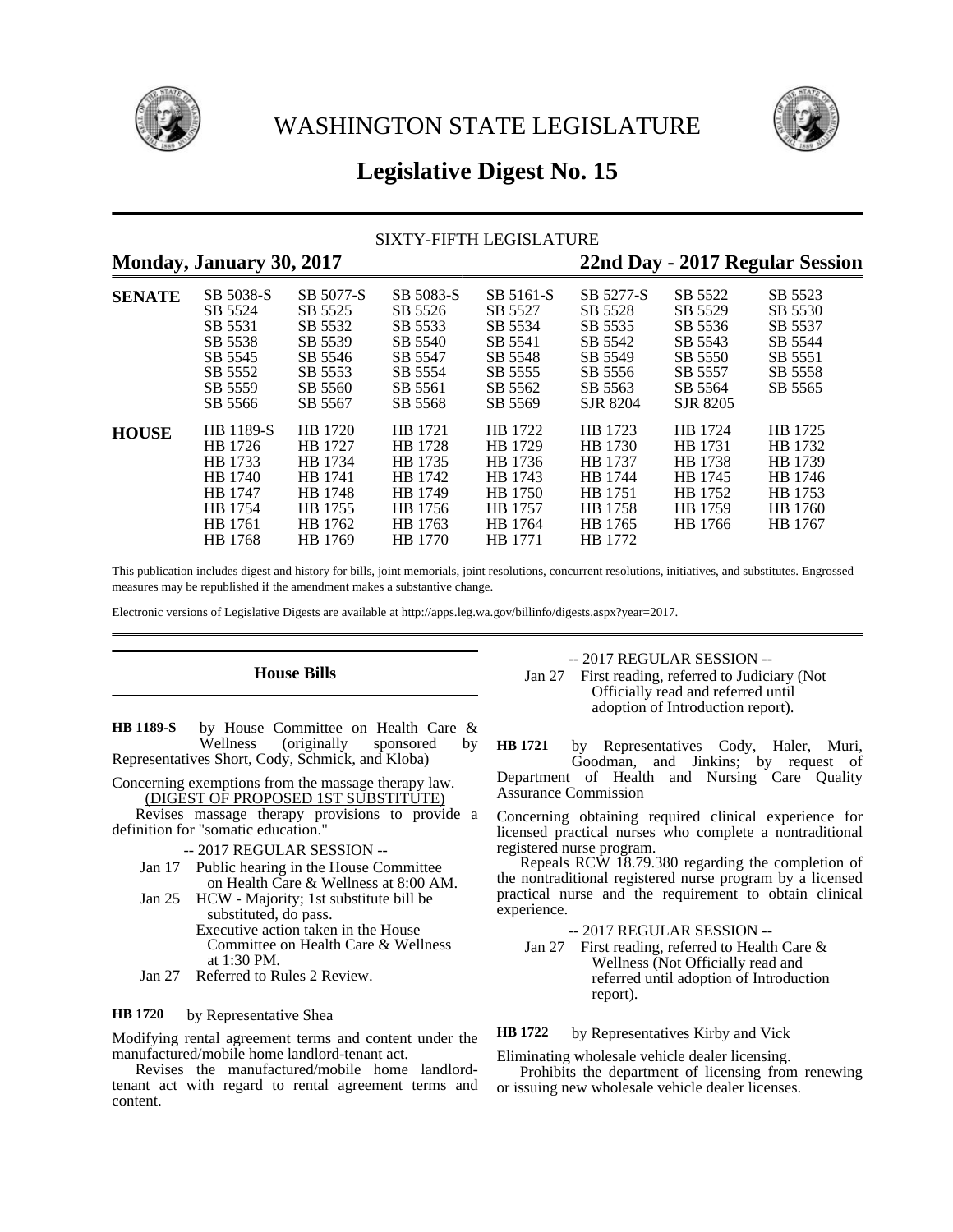-- 2017 REGULAR SESSION --

Jan 27 First reading, referred to Business & Financial Services (Not Officially read and referred until adoption of Introduction report).

by Representatives Haler, Riccelli, Sells, Gregerson, Ormsby, Doglio, and Pollet **HB 1723**

Creating the presumption of occupational disease for certain employees at the United States department of energy Hanford site.

States that there exists a prima facie presumption, with regard to United States department of energy Hanford site workers who are covered under the state industrial insurance act, that the following are occupational diseases: Respiratory disease; heart problems, experienced within seventy-two hours of exposure to fumes, toxic substances, or chemicals at the site; cancer; and neurological disease.

-- 2017 REGULAR SESSION --

Jan 27 First reading, referred to Labor & Workplace Standards (Not Officially read and referred until adoption of Introduction report).

by Representative Klippert **HB 1724**

Reducing the minimum wage.

Provides workers with a wage increase from the nine dollars and fifty-three cents per hour that would have been in effect absent Initiative Measure No. 1433 to ten dollars per hour, rather than the eleven dollars per hour imposed by Initiative Measure No. 1433.

Provides for a reduced minimum wage rate for workers ages fourteen through seventeen.

- -- 2017 REGULAR SESSION --
- Jan 27 First reading, referred to Labor & Workplace Standards (Not Officially read and referred until adoption of Introduction report).

by Representatives Koster, Blake, Shea, Irwin, Taylor, Volz, Chapman, and Buys **HB 1725**

Establishing an exemption from background check requirements for firearms sales or transfers between concealed pistol license holders.

Exempts the following from requirements on sales, transfers, and background checks regarding a firearm: The sale or transfer of a firearm where the seller or transferor and the purchaser or transferee both possess a valid concealed pistol license.

-- 2017 REGULAR SESSION --

- Jan 27 First reading, referred to Judiciary (Not Officially read and referred until adoption of Introduction report).
- by Representatives Koster, Stanford, Dent, Irwin, McDonald, Hayes, Short, and Pettigrew **HB 1726**

Concerning impacts from wildlife damage.

Requires the department of fish and wildlife to: (1) Reimburse a public agency for the expense of an emergency response to a collision between a motor vehicle and elk that occurs on a highway; and

(2) In cooperation with affected landowners and other relevant stakeholders, conduct a review of the wildlife damage claim process.

- -- 2017 REGULAR SESSION --
- Jan 27 First reading, referred to Agriculture & Natural Resources (Not Officially read and referred until adoption of Introduction report).

by Representatives Dolan, Hudgins,<br>Bergquist, Macri, Clibborn, Gregerson, Bergquist, Macri, Clibborn, Pettigrew, Riccelli, Orwall, Ryu, Kloba, Lovick, Fey, Lytton, Goodman, Doglio, Jinkins, Cody, Ortiz-Self, Stanford, Frame, Tharinger, Tarleton, Pollet, and Slatter **HB 1727**

Extending in-person voter registration.

Allows a person to register to vote until 5:00 p.m. on the day of the primary, special election, or general election.

-- 2017 REGULAR SESSION --

- Jan 27 First reading, referred to State Government, Elections & Information Technology (Not Officially read and referred until adoption of Introduction report).
- by Representatives Sawyer, Smith, Caldier, Jinkins, Fey, Kloba, Ortiz-Self, Stanford, and **HB 1728**

Frame

Protecting minors from sexual exploitation.

Authorizes law enforcement to use the limited use of administrative subpoena authority in this act for the sole purpose of investigating crimes involving the sexual exploitation of children.

- -- 2017 REGULAR SESSION --
- Jan 27 First reading, referred to Judiciary (Not Officially read and referred until adoption of Introduction report).

by Representatives Manweller, McCabe, Condotta, and Pike **HB 1729**

Improving workers' compensation system costs and administration and worker outcomes through modification of procedures for claims to self-insureds, clarification of recovery in third-party legal actions, clarification of occupational disease claims, and lowering age barriers for structured settlements.

Revises the state industrial insurance act.

Adopts a series of targeted reforms to address the costs and administration of workers' compensation.

Clarifies the standards for occupational disease coverage and provides injured workers with a clear time period in which an occupational disease claim must be filed.

Reduces the age restriction originally placed upon eligibility for the program.

States that in light of certain developments and to align with past recommendations of the joint legislative audit and review committee, the legislature intends that the department of labor and industries' role in the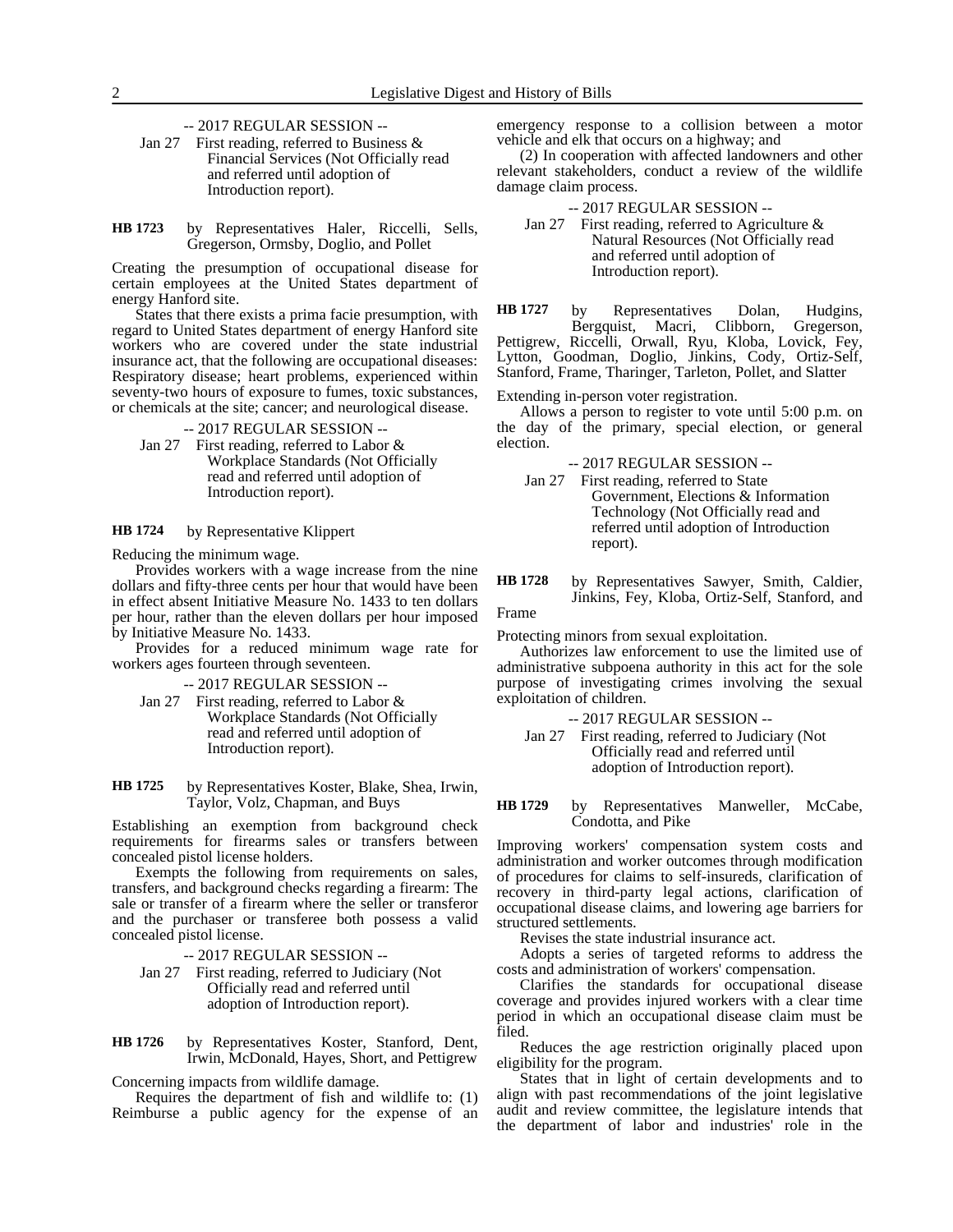management of claims by self-insured employers transition from readjudication to accountability oversight, first with respect to the allowance and denial of claims and by January 1, 2019, with respect to all claims management decisions.

-- 2017 REGULAR SESSION --

Jan 27 First reading, referred to Labor & Workplace Standards (Not Officially read and referred until adoption of Introduction report).

by Representatives Jinkins, Appleton, Fey, Frame, Tharinger, Tarleton, and Pollet; by request of Office of Financial Management **HB 1730**

Enacting an excise tax on capital gains to improve the fairness of Washington's tax system and provide funding for the education legacy trust account.

Provides funding for the education legacy trust account.

Imposes a tax on individuals for the privilege of: (1) Selling or exchanging long-term capital assets; or

(2) Receiving Washington capital gains.

-- 2017 REGULAR SESSION --

- Jan 27 First reading, referred to Finance (Not Officially read and referred until adoption of Introduction report).
- by Representatives Jinkins, Rodne, Senn, Stokesbary, and Tharinger **HB 1731**

Concerning firearms sales and transfers.

Exempts the following from the definition of "firearm" for purposes of chapter 9.41 RCW (firearms and dangerous weapons): A flare gun or other pyrotechnic visual distress signaling device, or a powder-actuated tool or other device designed solely to be used for construction purposes.

Exempts the following from the definition of "transfer" for purposes of chapter 9.41 RCW (firearms and dangerous weapons): The delivery of a firearm owned or leased by an employer to, or return of the firearm by, any of the employer's employees for lawful purposes in the ordinary course of business.

Exempts a temporary transfer of possession of a firearm from background checks and other firearm-related requirements if: (1) The temporary transfer is intended to prevent suicide or self-inflicted great bodily harm;

(2) The temporary transfer lasts only as long as reasonably necessary to prevent imminent death or great bodily harm; and

(3) The person to whom the firearm is transferred is not prohibited from possessing firearms under state or federal law.

-- 2017 REGULAR SESSION --

Jan 27 First reading, referred to Judiciary (Not Officially read and referred until adoption of Introduction report).

by Representatives Springer and Bergquist; by request of Professional Educator Standards Board **HB 1732**

Concerning the confidentiality of educator professional growth plans.

Exempts the following from public inspection and copying under the public records act: Professional growth plans in educator license renewals submitted through the eCert system in the office of the superintendent of public instruction.

-- 2017 REGULAR SESSION --

Jan 27 First reading, referred to Education (Not Officially read and referred until adoption of Introduction report).

by Representatives Springer and Muri **HB 1733**

Concerning technical college diploma programs.

Allows certain individuals who enroll in a technical college through the option established in RCW 28B. 50.533 to be awarded a diploma from the college upon written request from the student, if he or she satisfactorily completes an associate degree, including an associate of arts, science, technology, or applied science degree.

-- 2017 REGULAR SESSION --

Jan 27 First reading, referred to Higher Education (Not Officially read and referred until adoption of Introduction report).

by Representatives Lovick, Hargrove, Stonier, Muri, Ortiz-Self, and Pollet; by request of Professional Educator Standards Board **HB 1734**

Authorizing reimbursement for substitute teachers participating in activities of the Washington state professional educator standards board to carry out its powers and duties.

Authorizes reimbursement for a substitute teacher participating in activities of the professional educator standards board to carry out its powers and duties.

-- 2017 REGULAR SESSION --

Jan 27 First reading, referred to Education (Not Officially read and referred until adoption of Introduction report).

by Representatives Lovick, Senn, Kagi, Frame, Stokesbary, Jinkins, Goodman, and Slatter; by request of Department of Early Learning **HB 1735**

Concerning the department of early learning's access to records and personal information for purposes of determining character and suitability of child care workers and individuals who have unsupervised access to children in child care settings.

Gives access to records and personal information to the department of early learning for determining character and suitability of child care workers and individuals who have unsupervised access to children in child care settings.

### -- 2017 REGULAR SESSION --

Jan 27 First reading, referred to Early Learning & Human Services (Not Officially read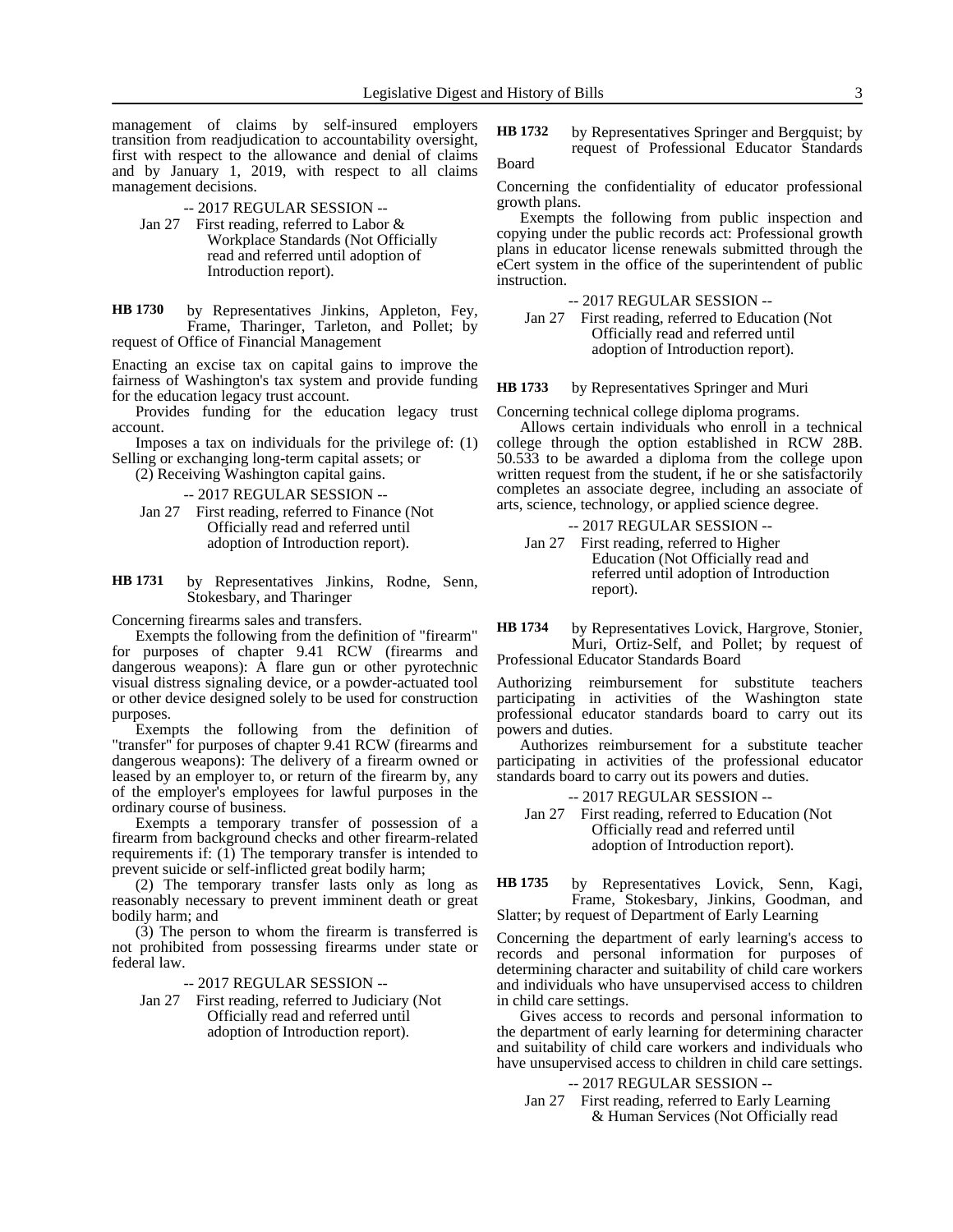and referred until adoption of Introduction report).

by Representatives Dye, Goodman, Dent, Koster, Griffey, Blake, Springer, Orwall, Kretz, Tharinger, and Tarleton **HB 1736**

Concerning the establishment of a premobilization assistance program to assist local fire suppression entities on the initial attack of a wildland fire.

Requires the state fire marshal to establish and manage a premobilization assistance program designed to provide financial assistance to local fire suppression entities for the cost of flying or contracting for aircraft on the initial attack of wildland fires or with the goal of preventing wildland fires from escalating to a level where state fire mobilization is necessary or warranted.

-- 2017 REGULAR SESSION --

Jan 27 First reading, referred to Public Safety (Not Officially read and referred until adoption of Introduction report).

by Representatives Volz, Lovick, Holy, Pollet, Kraft, Koster, McCaslin, Haler, Hudgins, Stambaugh, Reeves, Kilduff, Tarleton, Irwin, Steele, J. Walsh, Shea, Stanford, Jinkins, Muri, and Slatter **HB 1737**

Concerning veterans' mental health services at institutions of higher education.

Requires the state universities, the regional universities, and the state college to each employ at least one full-time mental health counselor who has experience working with active members or veterans of the military.

### -- 2017 REGULAR SESSION --

Jan 27 First reading, referred to Appropriations (Not Officially read and referred until adoption of Introduction report).

by Representatives Doglio, Jenkin, and Tarleton **HB 1738**

Continuing to protect water quality by aligning state brake friction material restrictions with the requirements of a similar nationwide agreement.

Prohibits a manufacturer, wholesaler, retailer, or distributor from selling or offering for sale brake friction material containing more than 0.5 percent copper and its compounds by weight.

Exempts the following from the prohibition above: (1) Brake friction material manufactured before 2025 for the purposes of clearing inventory; and

(2) Brake friction material manufactured as part of an original equipment service contract for vehicles manufactured before January 1, 2025.

-- 2017 REGULAR SESSION --

- Jan 27 First reading, referred to Environment (Not Officially read and referred until adoption of Introduction report).
- Jan 31 Scheduled for public hearing in the House Committee on Environment at 1:30 PM. (Subject to change)
- by Representatives Gregerson, Goodman, Peterson, Orwall, Kilduff, Harris, Ryu, Ortiz-**HB 1739**

Self, Lovick, Sells, Stonier, Clibborn, Dolan, Sawyer, Stanford, and Jinkins

Concerning the crime victims' compensation program. Revises program provisions regarding crime victims' compensation.

-- 2017 REGULAR SESSION --

Jan 27 First reading, referred to Public Safety (Not Officially read and referred until adoption of Introduction report).

by Representatives McBride, Fey, and Jinkins **HB 1740**

Using the state environmental policy act to encourage development that is consistent with forward-looking growth plans.

Changes the time frame in which a proposed development may not be challenged in administrative or judicial appeals for noncompliance with the state environmental policy act.

Authorizes money in the growth management planning and environmental review fund to be used to cover costs associated with the adoption of optional elements of comprehensive plans consistent with provisions of the state environmental policy act.

### -- 2017 REGULAR SESSION --

- Jan 27 First reading, referred to Environment (Not Officially read and referred until adoption of Introduction report).
- Feb 2 Scheduled for public hearing in the House Committee on Environment at 8:00 AM. (Subject to change)

by Representatives Slatter, Hargrove, Dolan, Stonier, Senn, Ortiz-Self, Jinkins, Tarleton, Pollet, and Santos **HB 1741**

Concerning educator preparation data for use by the professional educator standards board.

Requires state-approved educator preparation programs to collect and provide data as required for approval by the professional educator standards board to the education data center.

Requires the education data center and the stateapproved educator preparation programs to enter datasharing agreements to facilitate the transfer of data required by the professional educator standards board.

Requires the education data center to hold, analyze, and make the data on the preparation of educators available for research and monitoring by the professional educator standards board.

### -- 2017 REGULAR SESSION --

Jan 27 First reading, referred to Higher Education (Not Officially read and referred until adoption of Introduction report).

### by Representatives Stambaugh, Fey, Orcutt, Riccelli, McDonald, and Jinkins **HB 1742**

Modifying the motor vehicle transporter's license to accommodate automotive repair facilities.

Authorizes an automotive repair facility to procure a transporter's license for the purpose of evaluating vehicles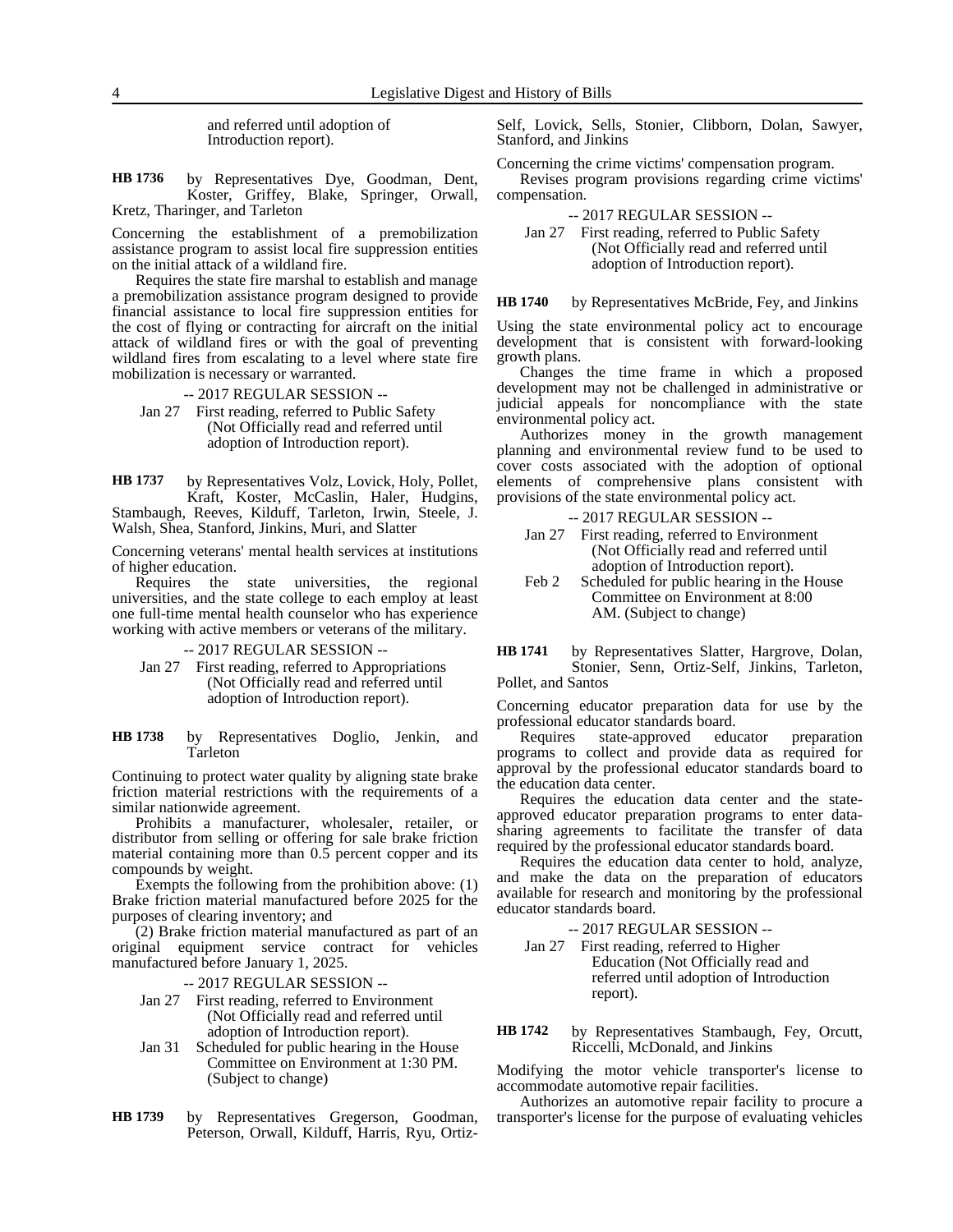in need of repair, or that have been repaired, on the public roads of the state.

- -- 2017 REGULAR SESSION --
- Jan 27 First reading, referred to Transportation (Not Officially read and referred until adoption of Introduction report).

by Representatives Goodman, Stambaugh, Kagi, Klippert, Kilduff, Dent, Senn, Orwall, Appleton, Jinkins, and Frame **HB 1743**

Addressing confinement in juvenile rehabilitation facilities for juveniles convicted in adult court.

Requires a child to be placed in a facility operated by the department of social and health services instead of the department of corrections, to determine the child's earned release date, when the child is convicted as an adult in the state courts of a crime amounting to a felony and is committed for a term of confinement.

Requires the state institute for public policy to assess the impact of this act on community safety and youth rehabilitation.

-- 2017 REGULAR SESSION --

- Jan 27 First reading, referred to Early Learning & Human Services (Not Officially read and referred until adoption of Introduction report).
- by Representatives McBride, Macri, Kirby, Kilduff, Fey, Ortiz-Self, and Goodman **HB 1744**

Concerning the use of perfluorinated chemicals in food packaging.

Prohibits a manufacturer, wholesaler, or retailer from manufacturing, knowingly selling, offering for sale, distributing for sale, or distributing for use in this state food packaging to which perfluoroalkyl or polyfluoroalkyl chemicals have been intentionally added in any amount.

-- 2017 REGULAR SESSION --

- Jan 27 First reading, referred to Environment (Not Officially read and referred until adoption of Introduction report).
- Jan 31 Scheduled for public hearing in the House Committee on Environment at 1:30 PM. (Subject to change)

#### by Representatives Taylor and Shea **HB 1745**

Establishing categorical exemptions in the state environmental policy act for development proposals that are consistent with locally adopted land use and shoreline regulations.

Exempts the following from provisions of the state environmental policy act: (1) Development proposals in counties and cities planning under the growth management act that are consistent with the applicable comprehensive plan and development regulations adopted or amended under that act; and

(2) Development proposals in shorelines of the state that are consistent with the applicable master programs adopted or amended under the shoreline management act of 1971.

States that this applies to counties and cities with comprehensive plans or master programs, as applicable,

subject to environmental analysis through an environmental impact statement before adoption.

-- 2017 REGULAR SESSION --

Jan 27 First reading, referred to Environment (Not Officially read and referred until adoption of Introduction report).

by Representatives Taylor, Volz, and Shea **HB 1746**

Concerning interest rate and penalty provisions in the current use program.

Modifies current use program provisions regarding the interest rate on additional taxes and penalties.

-- 2017 REGULAR SESSION --

Jan 27 First reading, referred to Finance (Not Officially read and referred until adoption of Introduction report).

by Representatives Taylor, McCaslin, Volz, Young, and Shea **HB 1747**

Concerning the withdrawal of land from a designated classification.

Addresses the requirements of a county assessor regarding the withdrawal of land from a designated classification.

-- 2017 REGULAR SESSION --

Jan 27 First reading, referred to Finance (Not Officially read and referred until adoption of Introduction report).

by Representatives Chandler and Johnson **HB 1748**

Addressing affordable housing opportunities in rural communities.

Revises growth management act provisions to improve affordable housing opportunities in rural communities.

-- 2017 REGULAR SESSION --

Jan 27 First reading, referred to Environment (Not Officially read and referred until adoption of Introduction report).

by Representatives Taylor and Shea **HB 1749**

Repealing growth management planning requirements in chapter 36.70A RCW.

Repeals the growth management act (chapter 36.70A RCW).

Requires the department of commerce to: (1) Prepare recommendations, in the form of draft legislation, to modify or repeal statutory provisions associated with chapter 36.70A RCW that are affected by the repeal of that chapter; and

(2) Submit the recommendations to the appropriate legislative committees.

-- 2017 REGULAR SESSION --

Jan 27 First reading, referred to Environment (Not Officially read and referred until adoption of Introduction report).

by Representatives Taylor, Volz, and Shea **HB 1750**

Concerning tax exemptions for properties owned by nonprofit entities used for low-income housing.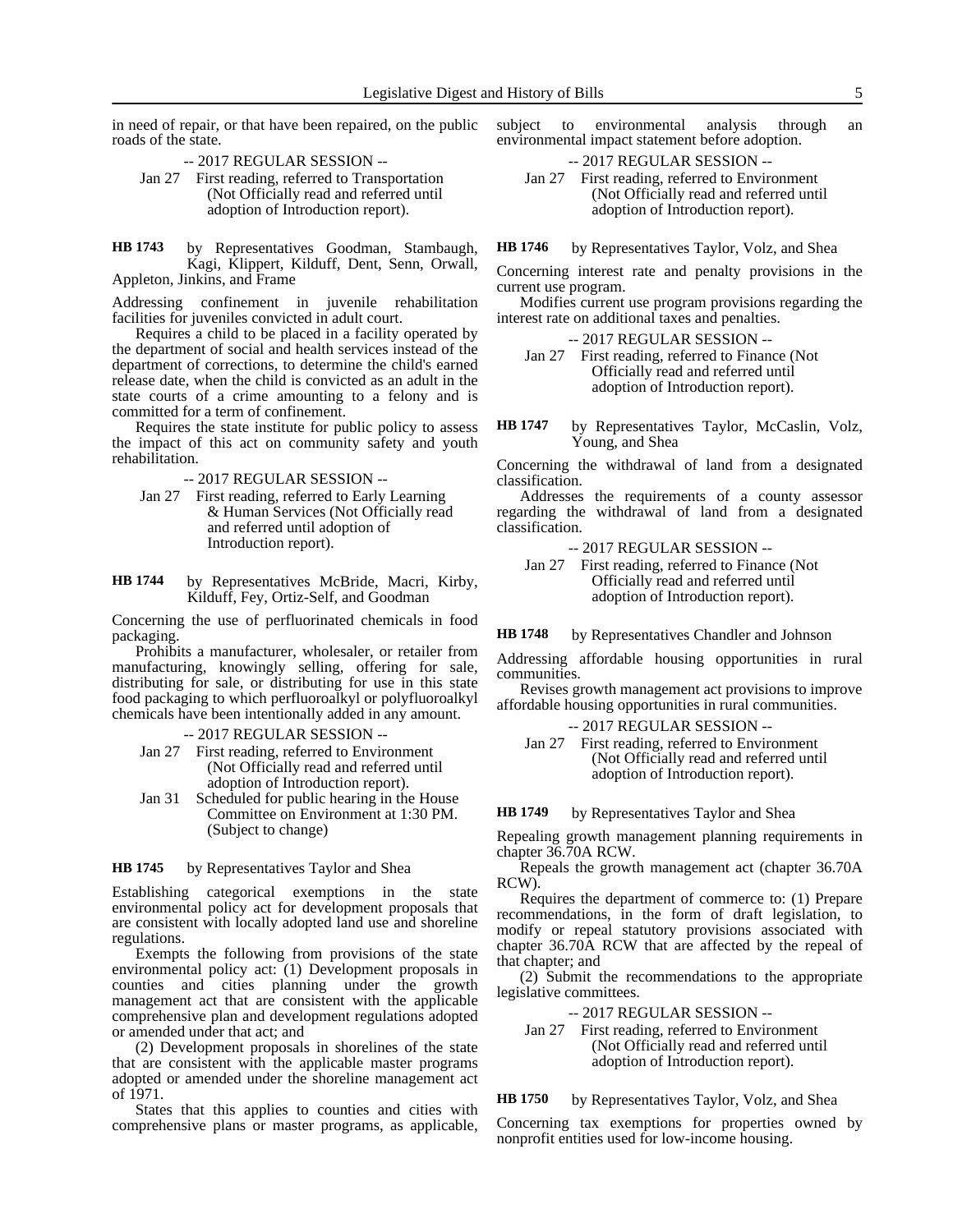Changes the criteria in which certain nonprofit entities are exempt from property taxation.

-- 2017 REGULAR SESSION --

Jan 27 First reading, referred to Finance (Not Officially read and referred until adoption of Introduction report).

#### by Representatives Farrell and Goodman **HB 1751**

Allowing fire protection district annexations and mergers within a reasonable geographic proximity and eliminating cross-county restrictions for annexations to a fire protection district.

Eliminates cross-county restrictions for annexations to a fire protection district.

Allows fire protection district annexations and mergers within a reasonable geographic proximity.

-- 2017 REGULAR SESSION --

- Jan 27 First reading, referred to Local Government (Not Officially read and referred until adoption of Introduction report).
- by Representatives Santos, Johnson, and Ortiz-Self **HB 1752**

Supporting the development of affordable housing in urban areas.

Requires the following to provide an annual inventory to the department of commerce of any real property within an urban development area that it owns and comply with certain provisions regarding the sale or transfer of the property: Cities, counties, governmental entities, school districts, port commissions, regional transit authorities, the department of enterprise services, the department of social and health services, the department of transportation, the department of corrections, the department of natural resources, and the parks and recreation commission.

Requires the department of commerce to: (1) Establish each urban development area within a city with a population over two hundred thousand, according to the most recent federal census data, based on certain factors;

(2) Consult with certain entities to determine the location and boundaries of an urban development area; and

(3) Publish the boundaries of the urban development areas on its web site.

Creates the affordable housing land bank and allows real property in the land bank to be leased to an eligible organization for the construction or operation of a housing project or development that dedicates at least eighty percent of its units to provide affordable housing.

-- 2017 REGULAR SESSION --

Jan 27 First reading, referred to Community Development, Housing & Tribal Affairs (Not Officially read and referred until adoption of Introduction report).

by Representatives Cody and Jinkins; by request of Department of Social and Health Services **HB 1753**

Concerning professionals qualified to examine individuals in the mental health and substance use disorder treatment systems.

Corrects a technical oversight by recognizing a designated chemical dependency specialist as one of the qualified examining professionals authorized to sign an initial fourteen-day substance use disorder detention petition during the interim period between June 28, 2016, and April 1, 2018.

-- 2017 REGULAR SESSION --

Jan 27 First reading, referred to Judiciary (Not Officially read and referred until adoption of Introduction report).

by Representatives Klippert and Hayes; by request of Department of Corrections **HB 1754**

Prioritizing sex offender treatment based on the offender's risk to reoffend.

Requires the department of corrections to: (1) Determine placement for sex offender treatment by assessing the offender's risk for sexual reoffense as the primary factor; and

(2) Offer offenders the opportunity for sex offender treatment during incarceration based on a certain priority.

-- 2017 REGULAR SESSION --

Jan 27 First reading, referred to Public Safety (Not Officially read and referred until adoption of Introduction report).

#### by Representative Manweller **HB 1755**

Requiring notice to state fund employers for certain workers' compensation third-party settlements.

Requires the department of labor and industries to, for a state fund claim, provide reasonable ongoing notice to the employer of the status of compromise or settlement negotiations between the injured worker or beneficiary and the department.

-- 2017 REGULAR SESSION --

Jan 27 First reading, referred to Labor & Workplace Standards (Not Officially read and referred until adoption of Introduction report).

#### by Representatives Manweller and Tarleton **HB 1756**

Concerning career and technical education.

Requires the calculation of years of service for classroom teachers to include years of industry experience in any state.

Prohibits requiring or limiting online career and technical education courses under certain circumstances.

Revises certain alternative route program provisions.

Creates the career and technical education conditional scholarship program to provide scholarships for persons who want to obtain certifications and endorsements to teach career and technical education courses.

Requires the program to be administered by the student achievement council.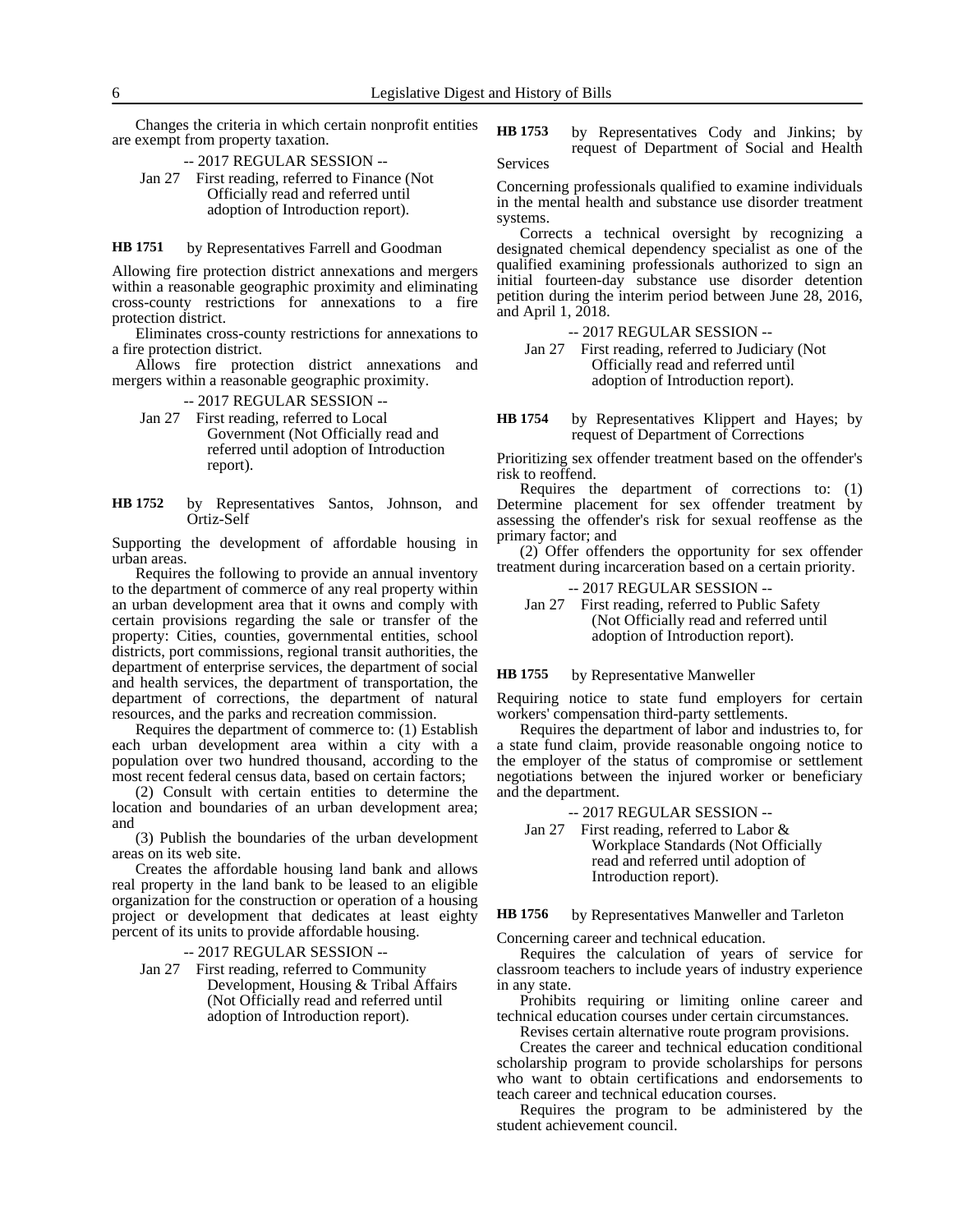Requires the professional educator standards board to select individuals to receive the scholarships.

### -- 2017 REGULAR SESSION --

Jan 27 First reading, referred to Education (Not Officially read and referred until adoption of Introduction report).

#### by Representatives Hayes and Pellicciotti **HB 1757**

Addressing transient accommodations contaminated by methamphetamine.

Finds that some properties are being contaminated by hazardous drugs contaminating transient accommodations regulated by the department of health.

Revises the definition of "hazardous chemicals," for purposes of chapter 64.44 RCW (contaminated properties), to include methamphetamine in amounts exceeding the decontamination standards set by the department of health when found in transient accommodations such as hotels, motels, bed and breakfasts, resorts, inns, crisis shelters, hostels, and retreats that are regulated by the department of health.

-- 2017 REGULAR SESSION --

Jan 27 First reading, referred to Environment (Not Officially read and referred until adoption of Introduction report).

by Representatives Senn, Ryu, Kraft, Springer, Kagi, Farrell, Pollet, Griffey, Caldier, and Jinkins **HB 1758**

Concerning the business of child care.

Requires the department of early learning to contract with a nonprofit entity that provides quality improvement services to participants in the early achievers program to develop a community-based training module for licensed child care providers.

Requires the module to include a pilot program for shared services in at least one community to support highquality program implementation.

Creates the child care workforce and business development work group to address improving the stability of the early learning workforce and sustaining and expanding access to high quality care.

Requires the workforce training and education coordinating board, at the next update of the state comprehensive plan for workforce training and education, to specifically assess the need for early learning providers to receive support and training in the managing and running of a child care business.

-- 2017 REGULAR SESSION --

Jan 27 First reading, referred to Early Learning & Human Services (Not Officially read and referred until adoption of Introduction report).

by Representatives Ortiz-Self, Orwall, Gregerson, and Jinkins **HB 1759**

Addressing procedures for communicating with crime victims and survivors of crime victims.

Requires the department of commerce, through the office of crime victims advocacy, to convene and coordinate a work group to examine practices regarding notification of family members when a person has died from a suspected homicide or other criminal means.

Requires a peace officer, who responds to a call in which a crime has been committed and a victim or survivor of a victim is present at the scene, to provide the victim or survivor with information about crime victim services, including the number for a statewide crime victims service center hotline.

-- 2017 REGULAR SESSION --

Jan 27 First reading, referred to Public Safety (Not Officially read and referred until adoption of Introduction report).

by Representatives Blake, Orcutt, Chapman, and Buys **HB 1760**

Concerning off-site mitigation for projects permitted under chapter 77.55 RCW.

Modifies provisions relating to off-site mitigation for construction projects in state waters (chapter 77.55 RCW).

-- 2017 REGULAR SESSION --

Jan 27 First reading, referred to Agriculture & Natural Resources (Not Officially read and referred until adoption of Introduction report).

by Representatives Stokesbary, Griffey, Hayes, Klippert, Irwin, Graves, Hargrove, and **HB 1761**

Rodne

Concerning safe injection sites in Washington state.

Declares that the state fully occupies and preempts the entire field of safe injection site regulation within the boundaries of the state, including the registration, licensing, possession, purchase, sale, acquisition, transfer, use, authorization, or any other element relating to safe injection sites.

Provides for submission of this act to a vote of the people.

-- 2017 REGULAR SESSION --

Jan 27 First reading, referred to Health Care & Wellness (Not Officially read and referred until adoption of Introduction report).

by Representatives Kirby and Johnson **HB 1762**

Addressing the performance of personal services by members of the liquor industry to retailers.

Authorizes the performance of certain personal services by a distiller, importer, manufacturer of spirits, or spirits importer to retailers.

-- 2017 REGULAR SESSION --

Jan 27 First reading, referred to Commerce & Gaming (Not Officially read and referred until adoption of Introduction report).

by Representatives Robinson, Wylie, Jinkins, Ortiz-Self, Sells, Orcutt, Dolan, Pollet, **HB 1763**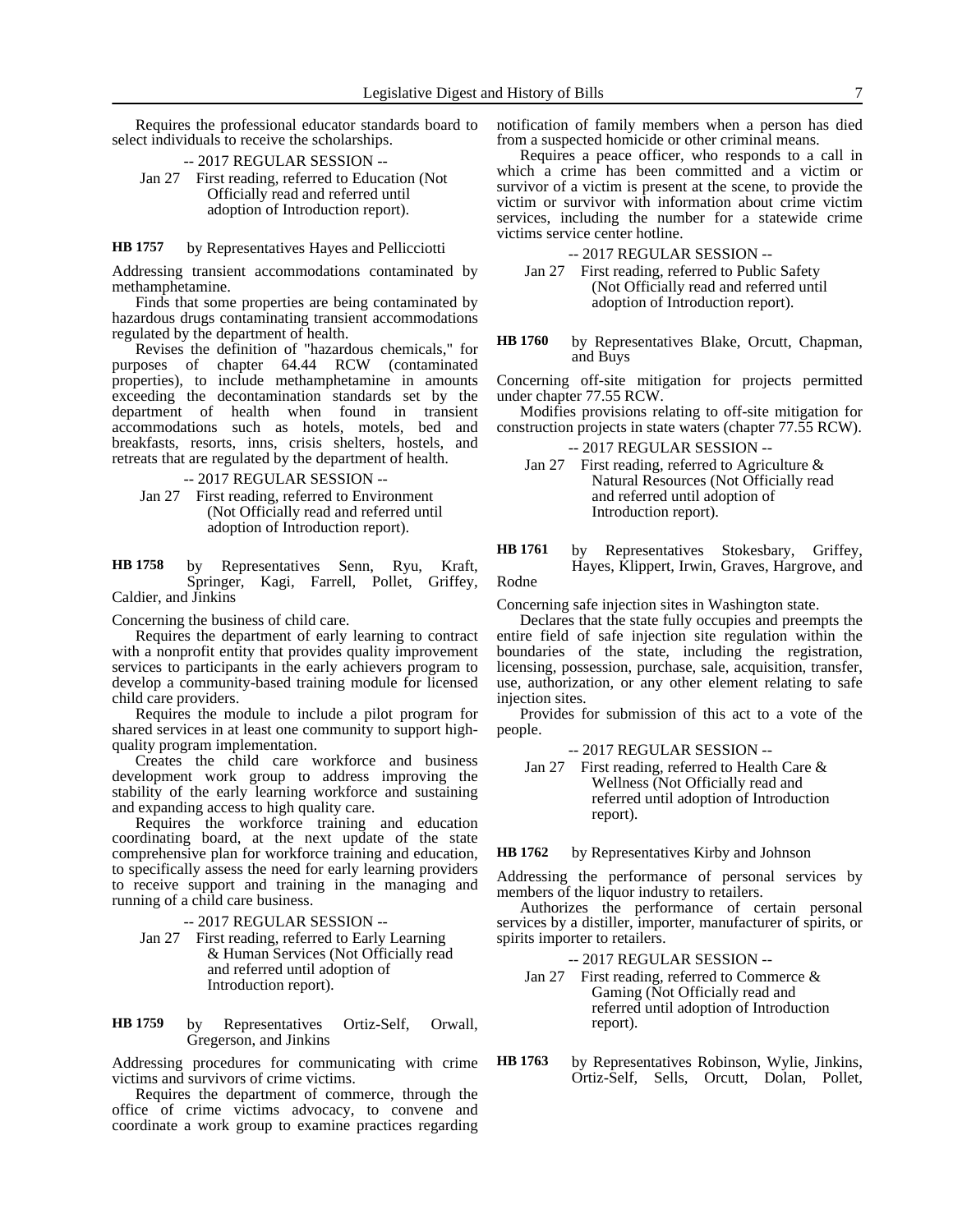Wilcox, Springer, Kretz, Kloba, Senn, Tharinger, Kilduff, and Santos

Modifying the property tax exemption for property used to provide housing for eligible persons with developmental disabilities.

Provides a property tax exemption for adult family homes occupied by eligible persons with developmental disabilities, if at least seventy-five percent of the eligible persons have a low income.

- -- 2017 REGULAR SESSION --
- Jan 27 First reading, referred to Finance (Not Officially read and referred until adoption of Introduction report).
- Jan 31 Scheduled for public hearing in the House Committee on Finance at 3:30 PM. (Subject to change)
- by Representatives Lytton, Koster, Springer, Nealey, Senn, Harris, Kloba, Frame, Tharinger, Tarleton, and Slatter **HB 1764**

Replacing the one percent property tax revenue limit with a limit tied to cost drivers.

Establishes a new statutory limit on local government property taxes which is responsive to the additional public demand for service and associated costs.

-- 2017 REGULAR SESSION --

- Jan 27 First reading, referred to Finance (Not Officially read and referred until adoption of Introduction report).
- by Representatives Irwin, Koster, Volz, Kraft, Stokesbary, and Kloba **HB 1765**

Concerning donations to the prescription drug donation program.

Allows the donation of prescription drugs if, as determined by the professional judgment of a pharmacist, the prescription drugs: (1) Equipped with a time temperature indicator at the point of manufacture were stored under required temperature conditions; and

(2) Were properly stored and the person donating the drugs has completed and signed a donor form, adopted by the department of health, to release the drugs for distribution and certified that the drugs have never been opened, used, adulterated, or misbranded.

- -- 2017 REGULAR SESSION --
- Jan 27 First reading, referred to Health Care & Wellness (Not Officially read and referred until adoption of Introduction report).

by Representatives Jinkins, Schmick, Cody, Ormsby, and Tharinger **HB 1766**

Concerning the hospital safety net assessment.

Modifies provisions regarding the hospital safety net assessment.

Changes the expiration date for the hospital safety net assessment from July 1, 2019, to July 1, 2021.

-- 2017 REGULAR SESSION --

Jan 27 First reading, referred to Appropriations (Not Officially read and referred until adoption of Introduction report).

by Representatives Kraft, Johnson, Dolan, Griffey, Harris, Volz, McCaslin, Frame, Vick, Senn, and J. Walsh **HB 1767**

Requiring notification of substitute teachers of complaints about performance of their professional duties.

Requires a school district to notify a substitute teacher of a complaint about the performance of professional duties by the substitute teacher, unless the district determines the complaint to be without merit or otherwise insufficient to warrant further action.

-- 2017 REGULAR SESSION -- Jan 27 First reading, referred to Education (Not Officially read and referred until adoption of Introduction report).

by Representatives Stambaugh, Holy, Bergquist, and Haler **HB 1768**

Concerning the Washington open educational resources pilot grant program at the state universities, regional universities, and The Evergreen State College.

Creates the Washington open educational resources pilot grant program, within the student achievement council, to create a competitive grant program for the public four-year institutions of higher education to promote, adapt, and create open educational resources and reduce students' costs of attendance.

Requires the student achievement council to: (1) Award up to six grants for the purpose of promoting the development, adaptation, and use of open educational resources; and

(2) Develop a process for reviewing and selecting grant applications.

Expires June 30, 2020.

Provides that this act is null and void if appropriations are not approved.

- -- 2017 REGULAR SESSION --
- Jan 27 First reading, referred to Appropriations (Not Officially read and referred until adoption of Introduction report).

### by Representatives Goodman, Hayes, Pellicciotti, Pettigrew, Orwall, and Chapman **HB 1769**

Supporting law enforcement's efforts to implement the recommendations of the joint legislative task force on the use of deadly force in community policing.

Implements the recommendations of the joint legislative task force on the use of deadly force in community policing.

Requires the Washington association of sheriffs and police chiefs to establish grant programs to assist local law enforcement agencies in procuring less lethal weapons for primary responding law enforcement officers and establishing community engagement programs.

Requires Washington law enforcement agencies to report to the office of the attorney general, certain information regarding each incident where: Deadly force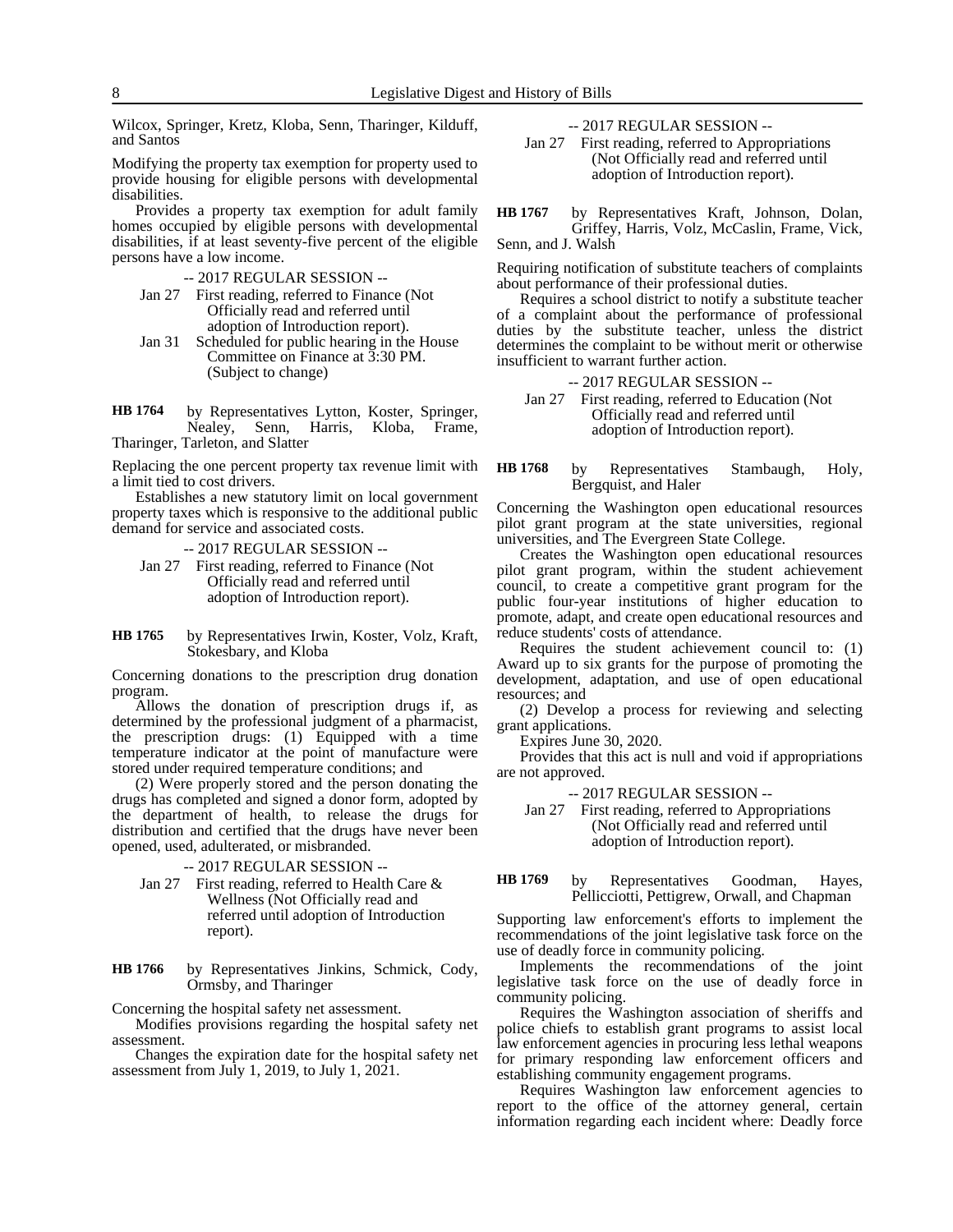is applied; and force is applied if death or great bodily harm results.

Requires the office of the attorney general to compile and publish the data collected and ensure that the reporting is likely to comply with pending federal use of deadly force reporting standards.

Creates the jail accreditation project to incentivize jails to seek and receive accreditation to improve the safety and welfare of correctional officers, inmates, and the public.

Creates the law enforcement accreditation project to incentivize law enforcement agencies to seek and receive accreditation.

Requires the department of commerce to administer the community and law enforcement partnership grant program to build and foster relationships between the community and law enforcement.

Requires the Washington State University division of governmental studies and services to conduct a study on how to increase diversity in law enforcement agencies in this state.

Requires the criminal justice training commission to: (1) Provide enhanced leadership training with the purpose of fostering agency culture that enhances internal legitimacy and, by extension, external legitimacy with the community;

(2) Develop and offer advanced training for commissioned officers;

(3) Expand advanced firearms training; and

(4) Make efforts to provide enhanced crisis intervention training for at least fifty percent of full-time general authority Washington peace officers assigned to patrol duties.

Creates the public safety enhancement account.

-- 2017 REGULAR SESSION --

- Jan 27 First reading, referred to Public Safety (Not Officially read and referred until adoption of Introduction report).
- Jan 31 Scheduled for public hearing in the House Committee on Public Safety at 1:30 PM. (Subject to change)

by Representatives Harmsworth, Orcutt, Hayes, Shea, Young, Kloba, Koster, and **HB 1770**

Stanford

Concerning transportation benefit district boundaries including whole parcels.

Addresses transportation benefit district boundaries including whole parcels.

- -- 2017 REGULAR SESSION --
- Jan 27 First reading, referred to Transportation (Not Officially read and referred until adoption of Introduction report).

by Representatives Jinkins, Harris, Cody, and Tharinger **HB 1771**

Concerning doctors of medical science.

Establishes the doctor of medical science act.

Requires the medical quality assurance commission to grant an applicant a license as a doctor of medical science if certain conditions are met.

-- 2017 REGULAR SESSION --

- Jan 27 First reading, referred to Health Care & Wellness (Not Officially read and referred until adoption of Introduction report).
- by Representatives Appleton, Johnson, Tharinger, Jinkins, Harris, Goodman, and Santos **HB 1772**

Increasing the personal needs allowance for persons receiving state-financed care.

Requires the personal needs allowance to be adjusted for economic trends and conditions by increasing the allowance by the percentage cost-of-living adjustment for old-age, survivors, and disability social security benefits.

-- 2017 REGULAR SESSION -- Jan 27 First reading, referred to Appropriations (Not Officially read and referred until adoption of Introduction report).

### **Senate Bills**

by Senate Committee on Law & Justice (originally sponsored by Senators Padden, Pedersen, Kuderer, Darneille, Frockt, and Angel) **SB 5038-S**

Concerning disclosures regarding incentivized evidence and testimony.

### (DIGEST OF PROPOSED 1ST SUBSTITUTE)

Requires the state, before it introduces any testimony or statement of an informant in a trial or other criminal proceeding, to: (1) Request material and information from the investigative agency; and

(2) Disclose to the defendant the results of that request and other material and information that is known by the state or reasonably available to be discovered by the state.

-- 2017 REGULAR SESSION --

- Jan 25 LAW Majority; 1st substitute bill be substituted, do pass. Executive action taken in the Senate Committee on Law & Justice at 8:00 AM.
- Jan 26 Passed to Rules Committee for second reading.

by Senate Committee on Law & Justice (originally sponsored by Senators Angel, Darneille, Padden, Wilson, Rolfes, Keiser, Mullet, Wellman, Conway, and Saldaña) **SB 5077-S**

Allowing the department of corrections to provide temporary housing assistance to individuals being released from certain corrections centers for women.

### (DIGEST OF PROPOSED 1ST SUBSTITUTE)

Authorizes the department of corrections to provide temporary housing assistance for a person being released from the Washington corrections center for women or Mission Creek corrections center for women through the use of rental vouchers.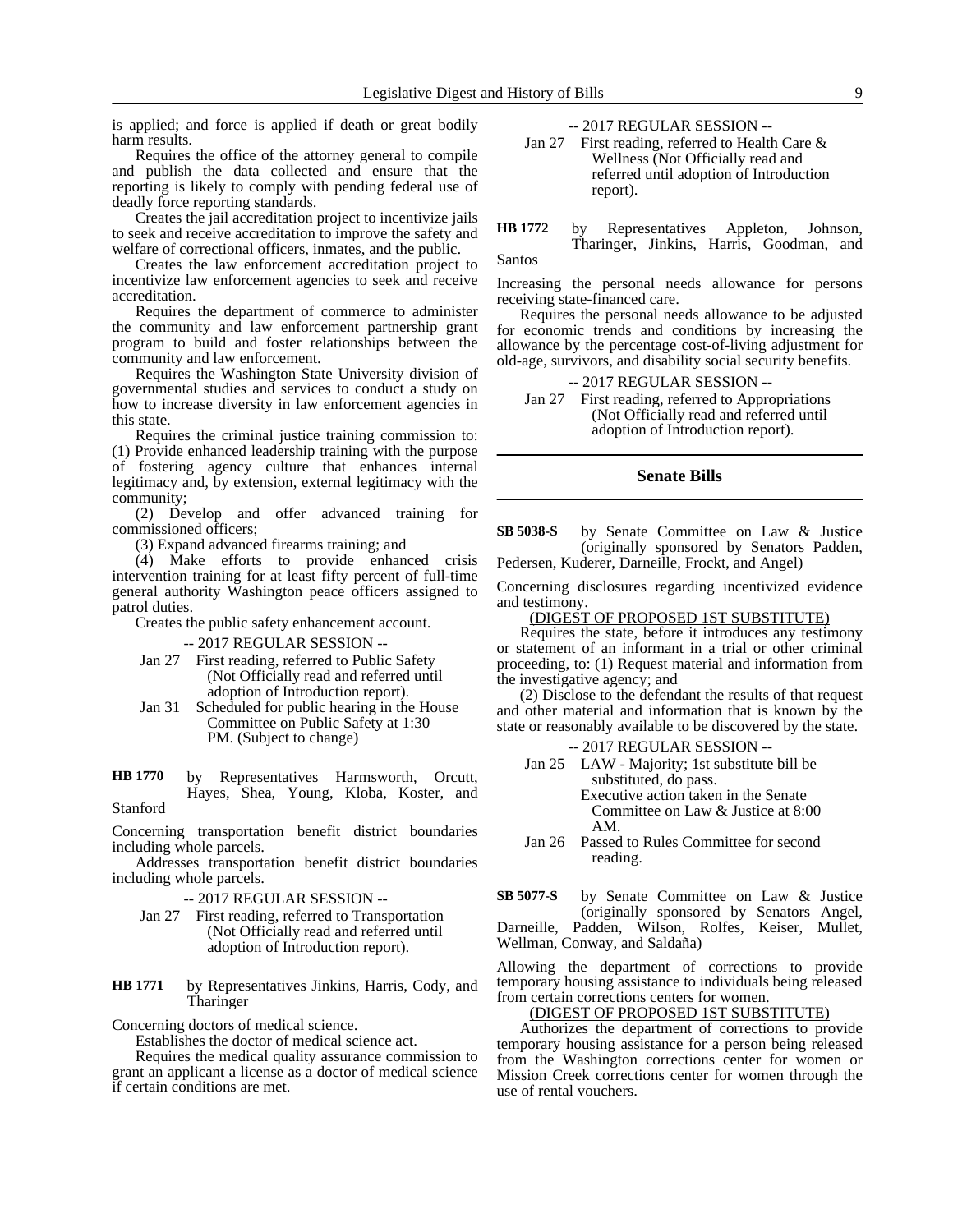- -- 2017 REGULAR SESSION --
- Jan 18 Public hearing in the Senate Committee on Law & Justice at 8:00 AM.
- Jan 25 LAW Majority; 1st substitute bill be substituted, do pass. Executive action taken in the Senate
	- Committee on Law & Justice at 8:00 AM.
- Jan 26 Passed to Rules Committee for second reading.
- by Senate Committee on Law & Justice (originally sponsored by Senator Pearson) **SB 5083-S**

Requiring the prosecuting attorney to use reasonable efforts in notifying a victim of a sex or kidnapping offender's petition for relief from registration.

(DIGEST OF PROPOSED 1ST SUBSTITUTE)

Addresses the petition for relief from registration or exemption from community notification requirements with regard to sex offenders and kidnapping offenders.

Requires the prosecuting attorney to make reasonable efforts to notify the victim via the victim's choice of telephone, letter, or e-mail, if known.

- -- 2017 REGULAR SESSION --
- Jan 18 Public hearing in the Senate Committee on Law & Justice at 8:00 AM.
- Jan 25 LAW Majority; 1st substitute bill be substituted, do pass. Executive action taken in the Senate Committee on Law & Justice at 8:00 AM.
- Jan 26 Passed to Rules Committee for second reading.

by Senate Committee on Commerce, Labor & Sports (originally sponsored by Senators **SB 5161-S**

Keiser, Wilson, and Takko)

Modifying theater license provisions.

(DIGEST OF PROPOSED 1ST SUBSTITUTE) Removes certain requirements of a theater's premises in order to be issued a theater license to sell spirits, beer, and wine at retail.

### -- 2017 REGULAR SESSION --

- Jan 19 Public hearing in the Senate Committee on Commerce and Labor & Sports at 1:30 PM.
- Jan 25 CLS Majority; 1st substitute bill be substituted, do pass.
- Executive action taken in the Senate Committee on Commerce and Labor & Sports at 1:30 PM. Jan 26 Passed to Rules Committee for second
	- reading.

by Senate Committee on Law & Justice (originally sponsored by Senators Padden, Pedersen, Darneille, and Kuderer) **SB 5277-S**

disqualified.

### Concerning disqualification of judges. (DIGEST OF PROPOSED 1ST SUBSTITUTE)

Prohibits a superior court judge from sitting to hear or try an action or proceeding if he or she has been

Authorizes a party to, or an attorney appearing in, an action or proceeding in a superior court to disqualify a judge from hearing the matter, subject to certain limitations.

- -- 2017 REGULAR SESSION --
- Jan 25 LAW Majority; 1st substitute bill be substituted, do pass. Executive action taken in the Senate Committee on Law & Justice at 8:00 AM.
- Jan 26 Passed to Rules Committee for second reading.

by Senators Palumbo, Fain, and Nelson **SB 5522**

Requiring the department of social and health services to collect and publicly report information on the safe surrender of newborn children.

Requires the department of social and health services collect and compile information concerning: (1) The number and medical condition of newborns transferred by the parent to a qualified person;

(2) The number and medical condition of newborns abandoned within the state who were not transferred; and

(3) Report its findings annually, to the public, which may be on its web site.

-- 2017 REGULAR SESSION --

Jan 27 First reading, referred to Human Services, Mental Health & Housing.

#### by Senator Fortunato **SB 5523**

Concerning the removal of provisions that are no longer necessary for continued publication in the Revised Code of Washington.

Repeals, amends, and decodifies certain provisions that are no longer necessary for continued publication in the Revised Code of Washington.

-- 2017 REGULAR SESSION --

Jan 27 First reading, referred to State Government.

by Senators Hobbs and Honeyford **SB 5524**

Removing diking districts in Snohomish county from county surface water management fees.

Exempts property in Snohomish county diking improvement districts from Snohomish county surface water management fees.

- -- 2017 REGULAR SESSION --
- Jan 27 First reading, referred to Local Government.
- Feb 2 Scheduled for public hearing in the Senate Committee on Local Government at 1:30 PM. (Subject to change)

by Senators Wilson, Palumbo, Cleveland, Baumgartner, Zeiger, O'Ban, Liias, Frockt, Schoesler, Hobbs, Kuderer, Conway, and Bailey **SB 5525**

Concerning veterans' mental health services at institutions of higher education.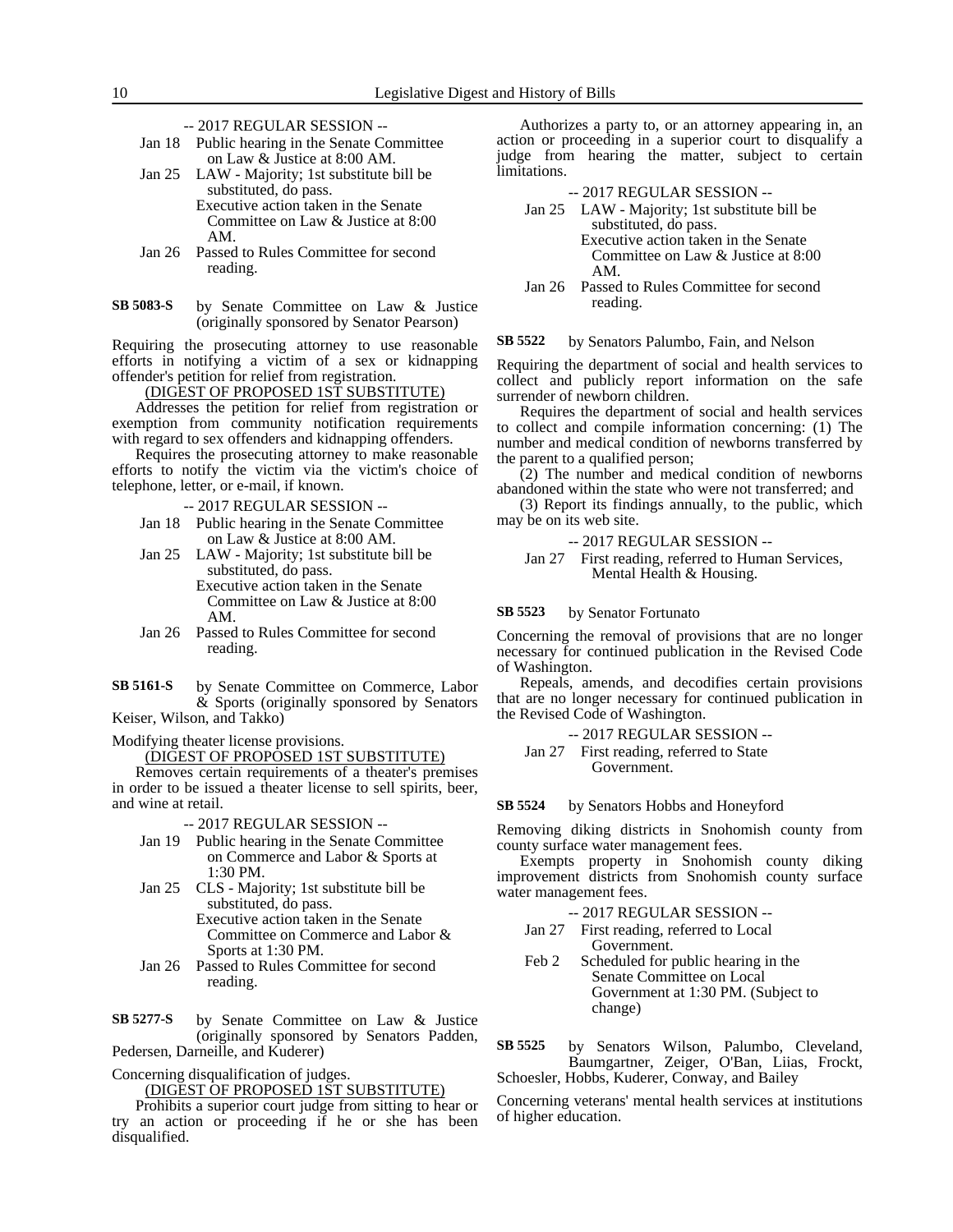Requires the state universities, the regional universities, and the state college to each employ at least one full-time mental health counselor who has experience working with active members or veterans of the military.

### -- 2017 REGULAR SESSION --

- Jan 27 First reading, referred to Higher Education.
- Jan 31 Scheduled for public hearing in the Senate Committee on Higher Education at 8:00 AM. (Subject to change)

by Senators Zeiger, Rolfes, and Kuderer **SB 5526**

Concerning educator preparation data for use by the professional educator standards board.

Requires state-approved educator preparation programs to collect and provide data as required for approval by the professional educator standards board to the education data center.

Requires the education data center and the stateapproved educator preparation programs to enter datasharing agreements to facilitate the transfer of data required by the professional educator standards board.

Requires the education data center to hold, analyze, and make the data on the preparation of educators available for research and monitoring by the professional educator standards board.

-- 2017 REGULAR SESSION -- Jan 27 First reading, referred to Early Learning & K-12 Education.

### by Senators Frockt, Chase, Keiser, Kuderer, and Conway **SB 5527**

Simplifying and enforcing employee status under employment laws to ensure fairness to employers and employees and address the underground economy.

Establishes the employee fair classification act to simplify and enforce employee status under employment laws to ensure fairness to employers and employees and address the underground economy.

-- 2017 REGULAR SESSION --

- Jan 27 First reading, referred to Commerce, Labor & Sports.
- by Senators Hasegawa, Keiser, Conway, and Kuderer **SB 5528**

Concerning the employee antiretaliation act.

Addresses retaliation and discrimination against employees and providing protection for employees.

-- 2017 REGULAR SESSION --

Jan 27 First reading, referred to Commerce, Labor & Sports.

by Senators Rolfes, Walsh, Fain, Frockt, Zeiger, Hunt, and Kuderer **SB 5529**

Concerning dual language in early learning and K-12 education.

Creates the K-12 dual language grant program to grow capacity for high quality dual language learning in the common schools and in state-tribal compact schools.

Requires the office of the superintendent of public instruction to develop and administer the grant program.

Creates the grow your own bilingual educator grant program to support and recruit talented teachers who are invested in their communities, can diversify the educator workforce, and fill the bilingual teacher shortage.

Requires the professional educator standards board to develop and administer the grant program.

Creates the early learning dual language grant program to grow capacity for high quality dual language learning in the early childhood education and assistance program in order to better meet the needs of English language learner students.

Requires the department of early learning to develop and administer the grant program.

-- 2017 REGULAR SESSION -- Jan 27 First reading, referred to Early Learning & K-12 Education.

by Senators Baumgartner and Braun **SB 5530**

Concerning labor standards for employees in certain counties.

Requires a qualifying employer to pay each of his or her employees who has reached the age of eighteen years as follows: (1) From January 1, 2017, until January 1, 2018, wages at a rate of not less than nine dollars and fifty-three cents per hour; and

(2) From January 1, 2018, and each following January 1st, wages at a rate not less than the adjusted minimum wage rate below.

Requires the department of labor and industries, on September 30, 2017, and each following September 30th, to calculate an adjusted minimum wage rate to maintain employee purchasing power by increasing the current year's minimum wage rate by the rate of inflation.

-- 2017 REGULAR SESSION --

- Jan 27 First reading, referred to Commerce, Labor & Sports.
- Feb 2 Scheduled for public hearing in the Senate Committee on Commerce and Labor & Sports at 1:30 PM. (Subject to change)

by Senators Baumgartner, Wilson, Rossi, Braun, and Angel **SB 5531**

Providing reasonable accommodations in the workplace for pregnant women.

Requires an employer to provide reasonable accommodations to an employee for a pregnancy-related or childbirth-related health condition, if so requested, with written certification from a licensed health care provider, unless the employer demonstrates that the accommodation would impose an undue hardship on the operation of the employer's business.

-- 2017 REGULAR SESSION --

- Jan 27 First reading, referred to Commerce, Labor & Sports.
- Jan 30 Scheduled for public hearing in the Senate Committee on Commerce and Labor & Sports at 1:30 PM. (Subject to change)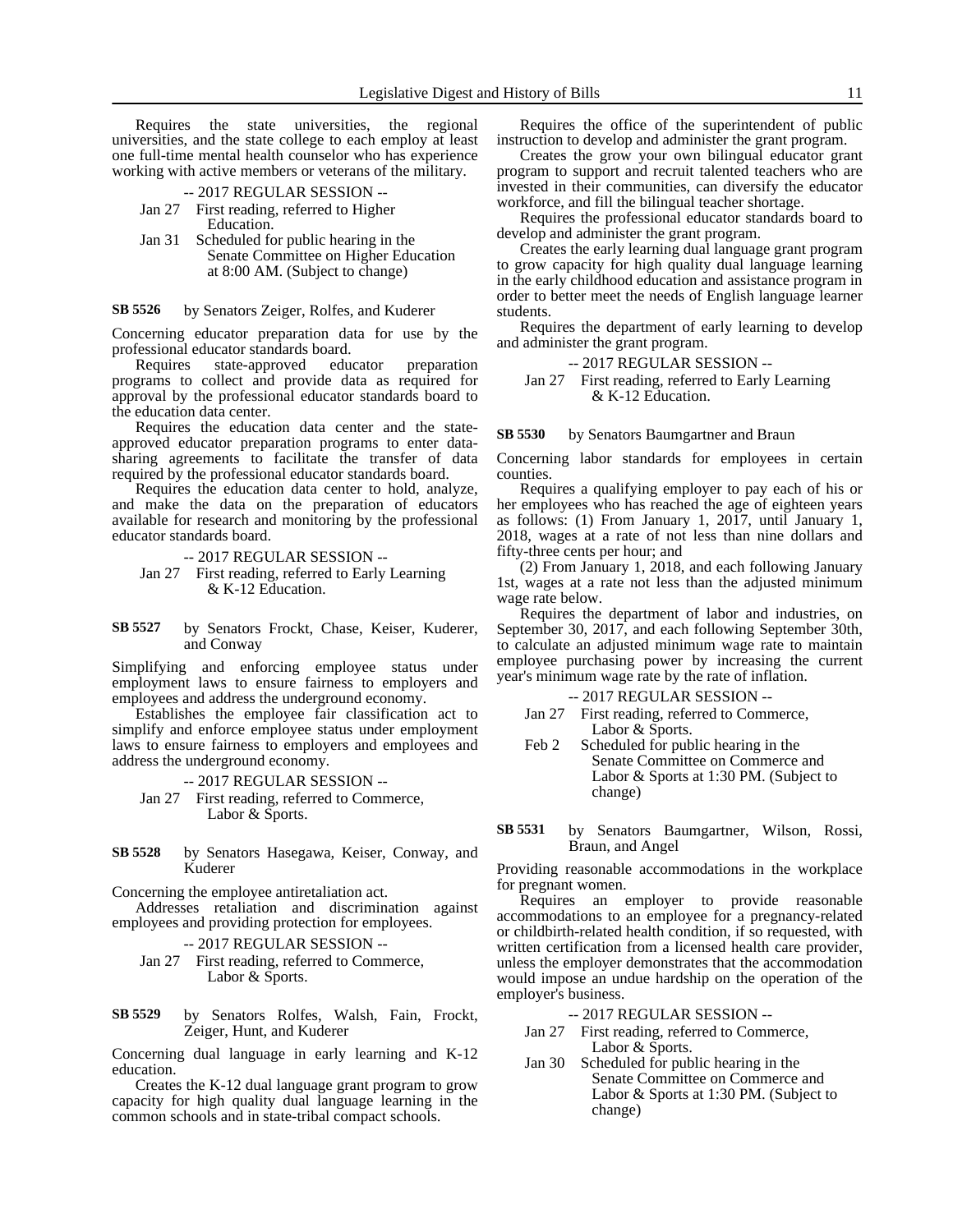by Senator Baumgartner **SB 5532**

Concerning labor standards for employees of nonprofit corporations.

Requires a nonprofit employer to pay each of his or her employees who has reached the age of eighteen years as follows: (1) From January 1, 2017, until January 1, 2018, wages at a rate of not less than nine dollars and fifty-three cents per hour; and

(2) From January 1, 2018, and each following January 1st, wages at a rate not less than the adjusted minimum wage rate below.

Requires the department of labor and industries, on September 30, 2017, and each following September 30th, to calculate an adjusted minimum wage rate to maintain employee purchasing power by increasing the current year's minimum wage rate by the rate of inflation.

### -- 2017 REGULAR SESSION --

Jan 27 First reading, referred to Commerce, Labor & Sports.

- Feb 2 Scheduled for public hearing in the Senate Committee on Commerce and Labor & Sports at 1:30 PM. (Subject to change)
- by Senators Rossi, Baumgartner, Fortunato, Braun, Brown, Wilson, Becker, Padden, and **SB 5533**

Angel

Prohibiting contributions to gubernatorial candidates by entities that collectively bargain with the state.

Prohibits an entity, that engages in collective bargaining with the office of the governor or its representatives, from making contributions reportable under the fair campaign practices act to a candidate for the office of governor, directly or indirectly.

Provides for submission of this act to a vote of the people.

-- 2017 REGULAR SESSION --

- Jan 27 First reading, referred to Commerce, Labor & Sports.
- by Senators Fortunato, Rossi, Zeiger, Braun, Bailey, Sheldon, Fain, Angel, Warnick, and Becker **SB 5534**

Providing a housing allowance for certificated and classified school staff in school districts with above average residential housing costs.

Provides an annual housing allowance, beginning with the 2018-2019 school year, to public school employees, state-funded certificated administrative staff, and certificated instructional and classified staff teaching full or part-time in eligible school districts.

-- 2017 REGULAR SESSION --

Jan 27 First reading, referred to Ways & Means.

#### by Senator Fortunato **SB 5535**

Concerning a property tax exemption for residents eighty years and older.

Addresses property tax exemptions for residents who are at least eighty years old.

-- 2017 REGULAR SESSION --

Jan 27 First reading, referred to Ways & Means.

by Senator Fortunato **SB 5536**

Providing funding for the hunter education training program operated by the department of fish and wildlife through the issuance of national rifle association special license plates.

Creates national rifle association special license plates for the enhanced support of firearm safety and education as part of the hunter education training program.

-- 2017 REGULAR SESSION --

Jan 27 First reading, referred to Transportation.

by Senators King and Keiser **SB 5537**

Authorizing licensed spirits and wine distributors to sell spirits and wine products to their employees in certain circumstances.

Authorizes a spirits distributor license to sell spirits, and a wine distributor license to sell wine, directly to bona fide, full-time employees under certain circumstances.

-- 2017 REGULAR SESSION --

Jan 27 First reading, referred to Commerce, Labor & Sports.

by Senators Becker, Mullet, Miloscia, O'Ban, Bailey, Keiser, and Cleveland **SB 5538**

Concerning health profession licensure fees.

Requires the state auditor's office to conduct a performance audit of the department of health focused on fee setting for health professions licensed by the department.

Prohibits the secretary of the department of health from assessing a fee on a denturist or denturist applicant that is allocated to the indirect cost pool or to a different health profession that exceeds two hundred twenty dollars.

-- 2017 REGULAR SESSION --

Jan 27 First reading, referred to Health Care.

by Senators Billig, Padden, Pedersen, and Baumgartner **SB 5539**

Creating a pilot program for the supervision of motor vehicle-related felonies.

Creates a pilot program for the supervision of offenders convicted of felonies relating to the theft or taking of a motor vehicle.

Authorizes a participating court to sentence an offender to community custody for a term of one year when the court sentences the person to the custody of the department of corrections for certain motor vehicle crimes.

-- 2017 REGULAR SESSION --

- Jan 27 First reading, referred to Law & Justice.
- Feb 1 Scheduled for public hearing in the Senate Committee on Law & Justice at 8:00 AM. (Subject to change)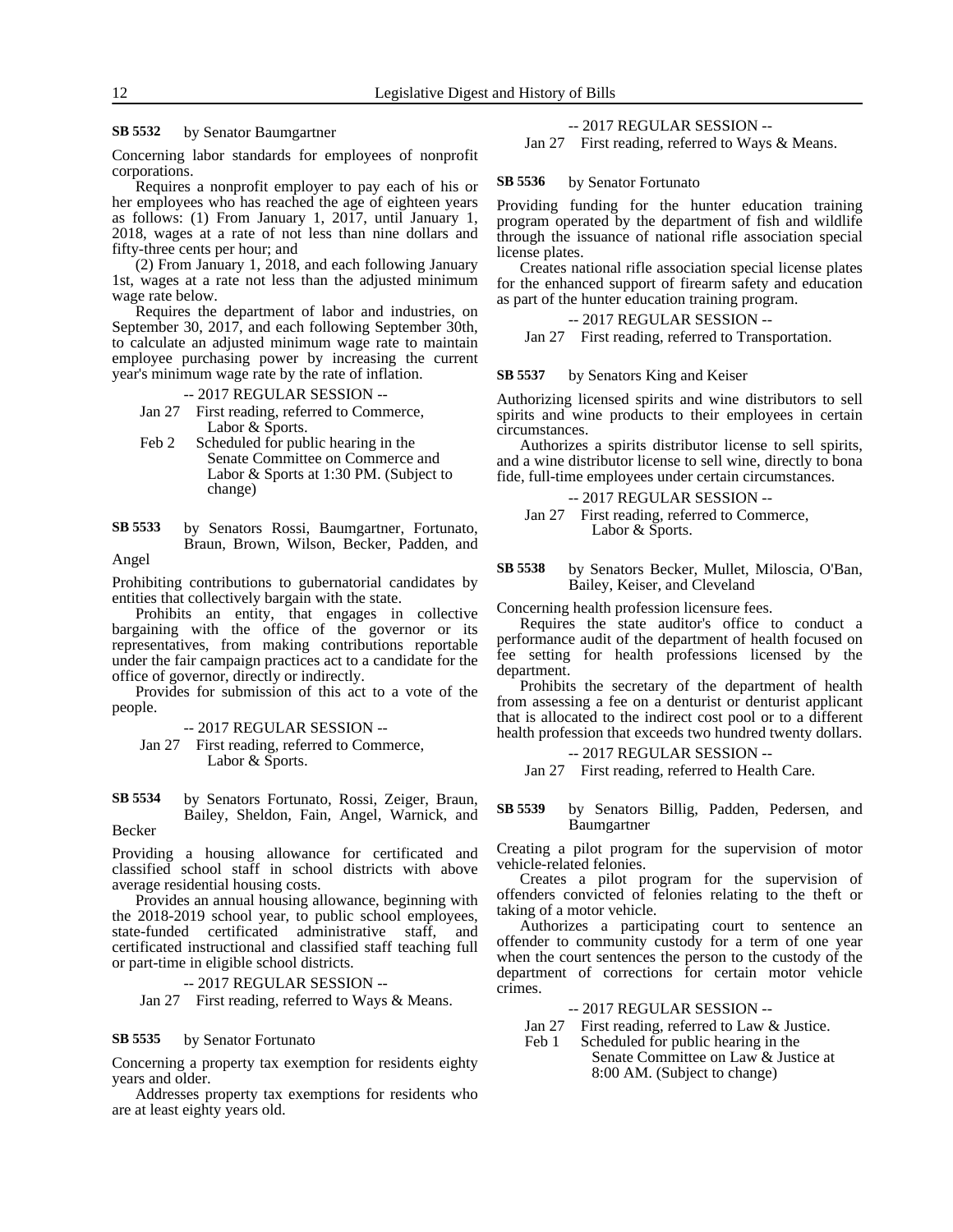by Senators Walsh, Darneille, Rivers, Braun, and Keiser **SB 5540**

Creating an oral health pilot program for adults with diabetes and pregnant women.

Requires the state health care authority to begin a three-year pilot program with the Washington dental foundation to test enhanced dental benefits for medicaid apple health adults with diabetes and pregnant women.

-- 2017 REGULAR SESSION --

Jan 27 First reading, referred to Health Care.

#### by Senator Baumgartner **SB 5541**

Addressing teen wages.

Requires employers to pay to each of its employees, who have not reached their eighteenth year of age, a rate of pay per hour that is not less than eighty-five percent of the hourly rate for employees who are at least eighteen years old.

-- 2017 REGULAR SESSION -- Jan 27 First reading, referred to Commerce, Labor & Sports.

#### by Senator Darneille **SB 5542**

Concerning overwater residences within a historic district listed in the Washington heritage register.

Requires a historic overwater residence, permitted or legally established before January 1, 2017, to be classified as a conforming preferred use and accommodated through reasonable shoreline master program regulations, permit conditions, or mitigation that will not effectively preclude maintenance, repair, replacement, and remodeling of existing overwater residences by rendering these actions impracticable.

-- 2017 REGULAR SESSION --

Jan 27 First reading, referred to Energy, Environment & Telecommunications.

#### by Senators Padden and Baumgartner **SB 5543**

Concerning a reexamination of the classification of land in flood control districts.

Revises flood control district provisions.

Changes the criteria for the revision of benefit classification.

### -- 2017 REGULAR SESSION --

- Jan 27 First reading, referred to Local Government.
- Feb 2 Scheduled for public hearing in the Senate Committee on Local Government at 1:30 PM. (Subject to change)

#### by Senators Billig and Baumgartner **SB 5544**

Extending the expiration date on the health sciences and services authority sales and use tax authorization.

Changes the expiration date from January 1, 2023, to January 1, 2038, for the health sciences and services authority sales and use tax authorization.

-- 2017 REGULAR SESSION --

Jan 27 First reading, referred to Ways & Means.

by Senators Wilson, Braun, Rossi, Angel, Schoesler, and Bailey **SB 5545**

Requiring public employee collective bargaining sessions to be open meetings.

Requires public employee collective bargaining sessions involving contract negotiations to be open to the public.

-- 2017 REGULAR SESSION --

Jan 27 First reading, referred to Commerce, Labor & Sports.

by Senators Hawkins, McCoy, Fortunato, Pearson, Braun, Sheldon, Rivers, and O'Ban **SB 5546**

Concerning proactively addressing wildfire risk by creating a forest health treatment assessment.

Requires the department of natural resources to: (1) Develop a statewide assessment of fire-prone lands that are in need of forest health treatment; and

(2) Establish forest health treatment goals and design a planning framework designed to achieve completion of the identified forest health treatments by 2033.

-- 2017 REGULAR SESSION -- Jan 27 First reading, referred to Natural Resources & Parks.

by Senators Rolfes, Rivers, and Kuderer; by request of Professional Educator Standards Board **SB 5547**

Concerning the confidentiality of educator professional growth plans.

Exempts the following from public inspection and copying under the public records act: Professional growth plans in educator license renewals submitted through the eCert system in the office of the superintendent of public instruction.

-- 2017 REGULAR SESSION --

Jan 27 First reading, referred to Early Learning & K-12 Education.

by Senators Rivers, Rolfes, and Kuderer; by request of Professional Educator Standards **SB 5548**

Board

Authorizing reimbursement for substitute teachers participating in activities of the Washington state professional educator standards board to carry out its powers and duties.

Authorizes reimbursement for a substitute teacher participating in activities of the professional educator standards board to carry out its powers and duties.

- -- 2017 REGULAR SESSION --
- Jan 27 First reading, referred to Early Learning & K-12 Education.

#### by Senators Honeyford, Hunt, and King **SB 5549**

Addressing the performance of personal services by members of the liquor industry to retailers.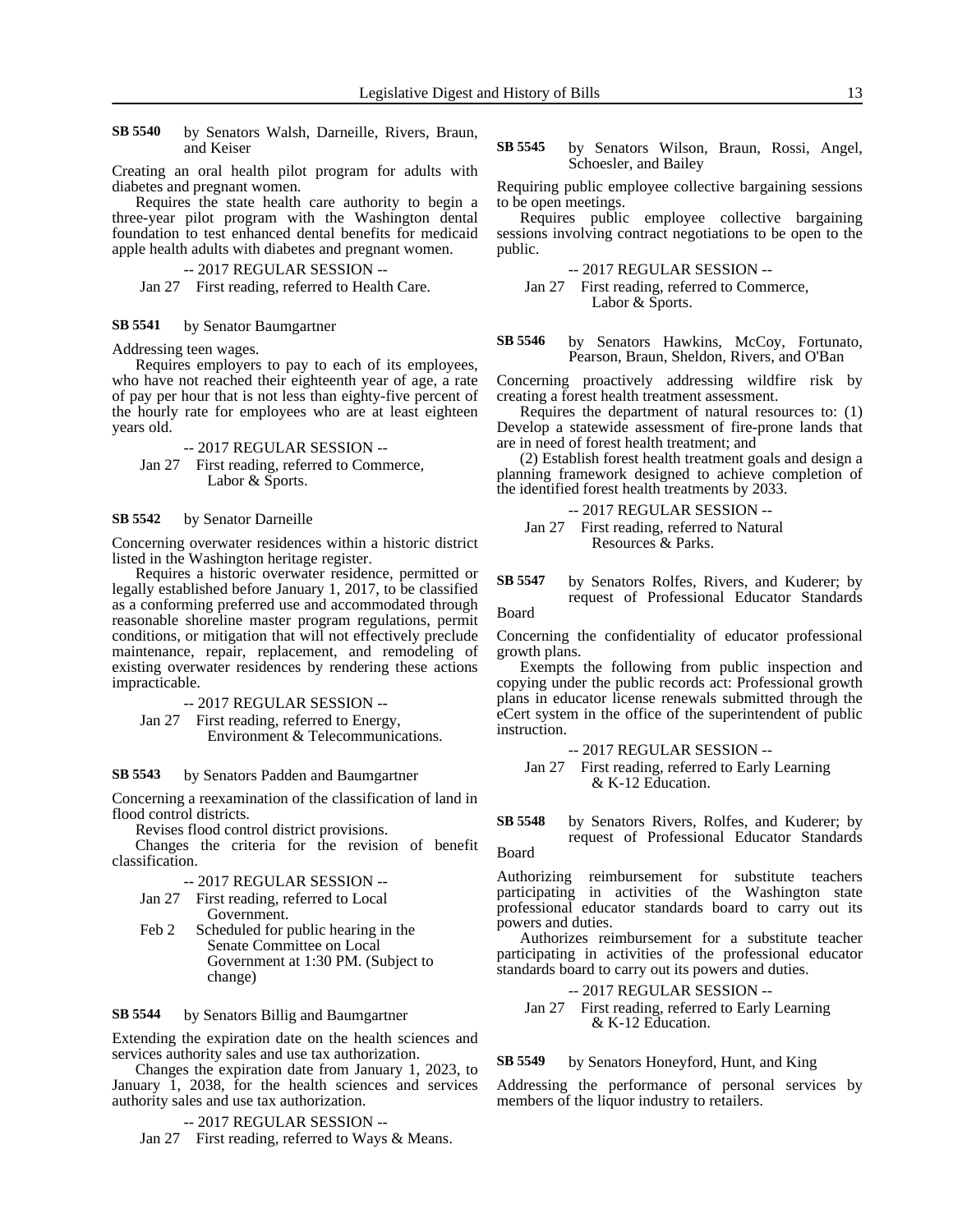Authorizes the performance of certain personal services by a distiller, importer, manufacturer of spirits, or spirits importer to retailers.

-- 2017 REGULAR SESSION -- Jan 27 First reading, referred to Commerce, Labor & Sports.

by Senators Rossi, Baumgartner, Bailey, Braun, Brown, Honeyford, Wilson, Becker, and Angel **SB 5550**

Authorizing state agencies and institutions of higher education to contract for services.

Authorizes departments, agencies, and institutions of higher education to purchase services, including services that have been customarily and historically provided by employees in the classified service under the state civil service act, by contracting with individuals, nonprofit organizations, businesses, employee business units, or other entities.

Prohibits a department, agency, or institution of higher education from entering into, renewing, extending, or allowing the automatic extension of a collective bargaining agreement that restricts or modifies the authority granted above.

Requires the office of financial management to establish a process for identifying the savings achieved by state agencies and institutions of higher education as a result of contracting for services under the authority granted above.

-- 2017 REGULAR SESSION -- Jan 27 First reading, referred to Commerce, Labor & Sports.

by Senators Rossi, Baumgartner, Braun, Bailey, Brown, Becker, Honeyford, Wilson, and Angel **SB 5551**

Requiring periodic certification elections for labor unions representing public employees.

Requires the public employment relations commission to conduct periodic certification elections for labor unions representing public employees.

-- 2017 REGULAR SESSION --

- Jan 27 First reading, referred to Commerce, Labor & Sports.
- by Senators Pedersen, Zeiger, Frockt, Takko, O'Ban, Fain, and Hobbs **SB 5552**

Concerning firearms sales and transfers.

Exempts the following from the definition of "firearm" for purposes of chapter 9.41 RCW (firearms and dangerous weapons): A flare gun or other pyrotechnic visual distress signaling device, or a powder-actuated tool or other device designed solely to be used for construction purposes.

Exempts the following from the definition of "transfer" for purposes of chapter 9.41 RCW (firearms and dangerous weapons): The delivery of a firearm owned or leased by an employer to, or return of the firearm by, any of the employer's employees for lawful purposes in the ordinary course of business.

Exempts a temporary transfer of possession of a firearm from background checks and other firearm-related requirements if:  $(I)$  The temporary transfer is intended to prevent suicide or self-inflicted great bodily harm;

(2) The temporary transfer lasts only as long as reasonably necessary to prevent imminent death or great bodily harm; and

(3) The person to whom the firearm is transferred is not prohibited from possessing firearms under state or federal law.

-- 2017 REGULAR SESSION --

Jan 27 First reading, referred to Law & Justice. Jan 31 Scheduled for public hearing in the Senate Committee on Law & Justice at 10:00 AM. (Subject to change)

by Senators Pedersen, Fain, Frockt, Takko, Hobbs, Zeiger, Kuderer, and Darneille **SB 5553**

Preventing suicide by permitting the voluntary waiver of firearm rights.

Authorizes a person to file a voluntary waiver of firearm rights with the clerk of the court in a county in this state.

Requires the clerk of the court to transmit the accepted form for entry into the Washington state patrol electronic database and requires the Washington state patrol to enter the voluntary waiver of firearm rights into the Washington state patrol electronic database.

Requires the administrator for the courts to develop a voluntary waiver of firearm rights form and a revocation of voluntary waiver of firearm rights form.

Prohibits a person or a licensed firearms dealer from delivering a firearm to a person who has a voluntary waiver of firearm rights currently in effect.

-- 2017 REGULAR SESSION --

- Jan 27 First reading, referred to Law & Justice.
- Jan 31 Scheduled for public hearing in the Senate Committee on Law & Justice at 10:00 AM. (Subject to change)

by Senators Hobbs, Rivers, Cleveland, Fain, Keiser, and Conway **SB 5554**

Addressing private health plan coverage of contraceptives. Requires a health benefit plan that includes coverage for contraceptive drugs to provide reimbursement for a twelve-month refill of contraceptive drugs obtained at one time by the enrollee.

-- 2017 REGULAR SESSION --

Jan 27 First reading, referred to Health Care.

by Senators Wellman, Kuderer, Saldaña, Cleveland, Hasegawa, Carlyle, Nelson, Keiser, Rolfes, Darneille, Chase, and Conway **SB 5555**

Addressing wage and salary information.

Prohibits an employer from: (1) Seeking the wage or salary history of an applicant from the applicant or a current or former employer; or

(2) Requiring that an applicant's prior wage or salary history meet certain criteria.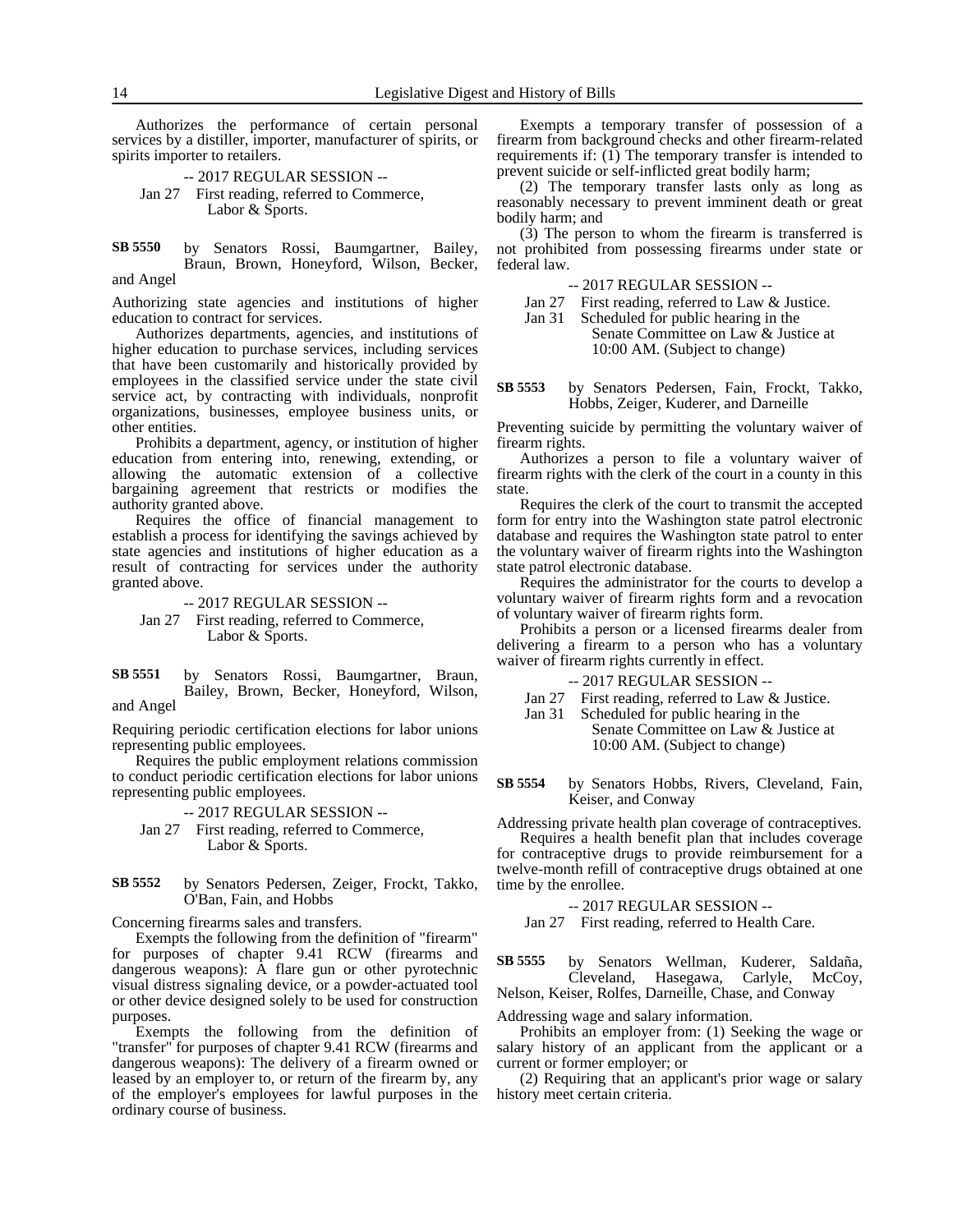-- 2017 REGULAR SESSION -- Jan 27 First reading, referred to Commerce, Labor & Sports.

by Senators Hunt, Miloscia, Hawkins, Palumbo, Zeiger, Walsh, Liias, and Conway **SB 5556**

Providing an enhanced retirement benefit for public employees' and teachers' retirement system plans 1.

Requires a permanent increase to a beneficiary's monthly benefit of two dollars per year of earned service credit for a beneficiary who is receiving a monthly benefit, on January 1, 2017, from plan 1 of the teachers' retirement system or the public employees' retirement system.

-- 2017 REGULAR SESSION --

Jan 27 First reading, referred to Ways & Means.

by Senators Rivers and Takko **SB 5557**

Extending the sales tax exemption for clay targets purchased by a nonprofit gun club.

Changes the expiration date from July 1, 2017, to July 1, 2027, on the sales and use tax exemption for clay targets purchased by a nonprofit gun club.

-- 2017 REGULAR SESSION --

Jan 27 First reading, referred to Ways & Means.

by Senators Darneille, O'Ban, and Angel; by request of Department of Corrections **SB 5558**

Issuing a two-year identicard for offenders released from prison facilities.

Requires the department of corrections, working in conjunction with the department of licensing, to create and implement an identicard program to provide released offenders within the state a two-year state-issued identicard.

-- 2017 REGULAR SESSION --

Jan 27 First reading, referred to Law & Justice.

by Senators Darneille, Saldaña, Hasegawa, Wellman, Cleveland, Palumbo, McCoy, Chase, and Kuderer **SB 5559**

Implementing a vulnerable youth guardianship program.

Authorizes a vulnerable youth to petition the court to have a vulnerable youth guardianship established for him or her by filing a petition in juvenile court.

Gives jurisdiction to the juvenile division of superior courts to appoint a guardian for a consenting vulnerable youth who has been abandoned, neglected, or abused by one or both parents, or for whom the court determines that a guardian is otherwise necessary as one or both parents cannot adequately provide for the youth such that the youth risks physical or psychological harm if returned to the youth's home.

-- 2017 REGULAR SESSION --

Jan 27 First reading, referred to Human Services, Mental Health & Housing.

by Senators Brown, Palumbo, and Walsh **SB 5560**

Creating a special permit for certain wine auctions.

Creates a special permit to sell wine through an auction and allow wine tastings at the auction.

-- 2017 REGULAR SESSION --

Jan 27 First reading, referred to Commerce, Labor & Sports.

by Senators Fortunato, Zeiger, Padden, Hawkins, and Brown **SB 5561**

Regulating disclosure of information regarding treatment or care of minors.

Addresses the disclosure of health care information to a parent or guardian of a minor.

-- 2017 REGULAR SESSION --

Jan 27 First reading, referred to Health Care.

by Senator Fortunato **SB 5562**

Providing flexibility to school districts by authorizing school district waivers.

Authorizes school district waivers to provide flexibility to school districts.

-- 2017 REGULAR SESSION --

Jan 27 First reading, referred to Early Learning & K-12 Education.

by Senators Fortunato, Hawkins, and Brown **SB 5563**

Providing flexibility to school districts to reduce costs related to compliance with truancy laws.

Reduces costs related to compliance with truancy laws by providing flexibility to school districts.

-- 2017 REGULAR SESSION --

- Jan 27 First reading, referred to Human Services, Mental Health & Housing.
- Jan 30 Scheduled for public hearing in the Senate Committee on Human Services and Mental Health & Housing at 1:30 PM. (Subject to change)
- by Senators Fortunato, King, O'Ban, and Hawkins **SB 5564**

Concerning vehicle taxation.

Modifies provisions relating to vehicle taxation.

-- 2017 REGULAR SESSION --

Jan 27 First reading, referred to Transportation.

#### by Senator Warnick **SB 5565**

Concerning employment laws regarding transportation contractors, including the definition of "truck."

Exempts the following from the definition of "worker" for purposes of the state industrial insurance act: A person operating a truck, as "truck" is defined in RCW 46.04.653, which he or she owns, and which is leased to a motor carrier or for which he or she provides services as a licensed motor carrier to a freight broker.

- -- 2017 REGULAR SESSION --
- Jan 27 First reading, referred to Commerce, Labor & Sports.